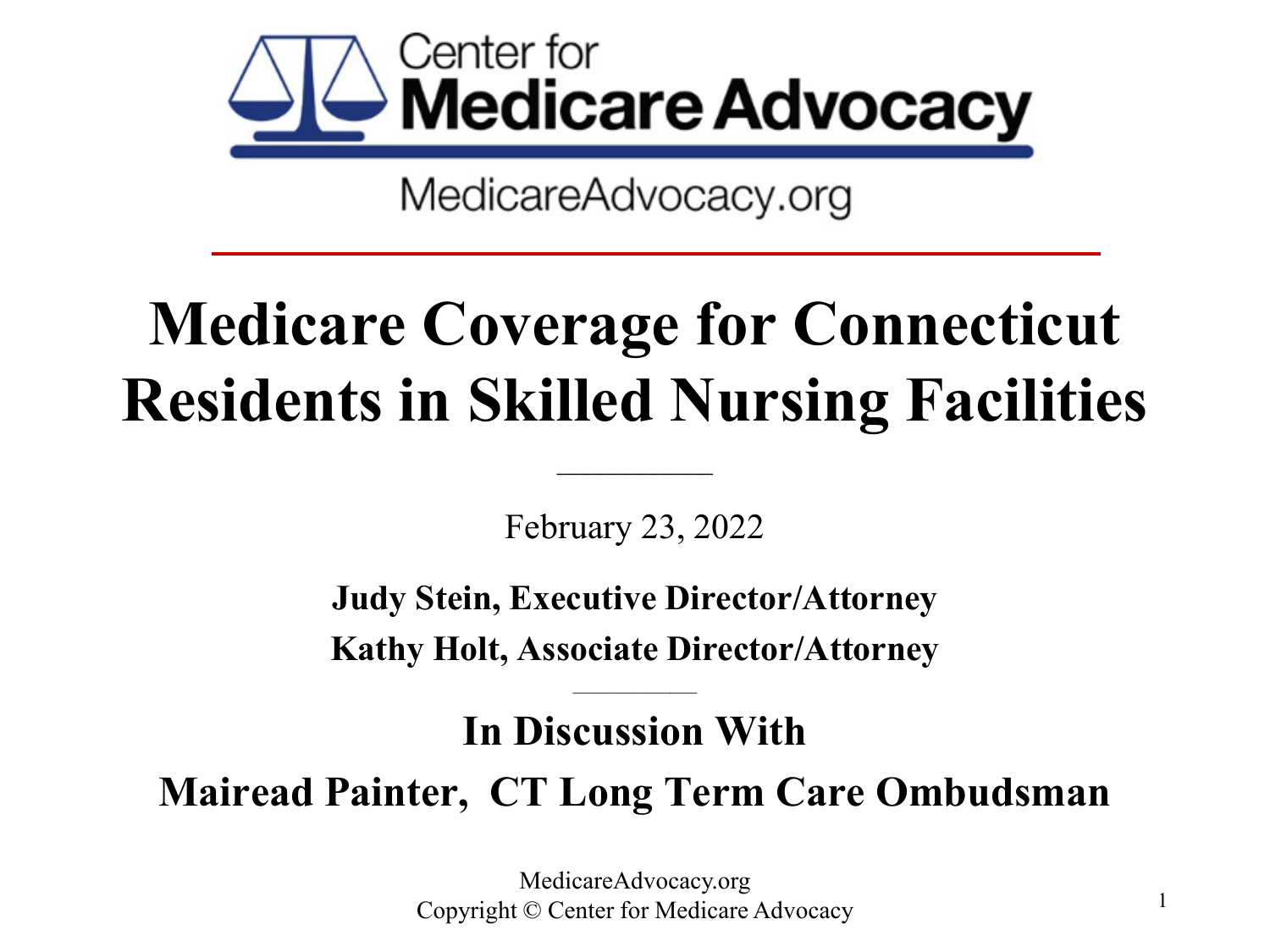

The Center for Medicare Advocacy, founded in CT in 1986, is a non-profit, non-partisan law organization that works to advance access to comprehensive Medicare, health equity, and quality health care. Based in Connecticut and DC, with additional attorneys in CA, MA, NJ.

**\_\_\_\_\_\_\_\_\_\_\_\_\_\_\_\_\_\_\_\_\_\_\_\_\_\_\_\_\_\_\_\_\_\_\_\_\_\_\_\_\_\_\_\_\_\_**

- Staffed by attorneys, advocates, communication and technical experts, nurse consultant
- Medicare-related education, legal analysis, writing, assistance, and advocacy
	- **Free for Connecticut residents**
- Medicare coverage and appeals expertise
- Systemic change Policy/Litigation
	- Based on our experience with the problems of real people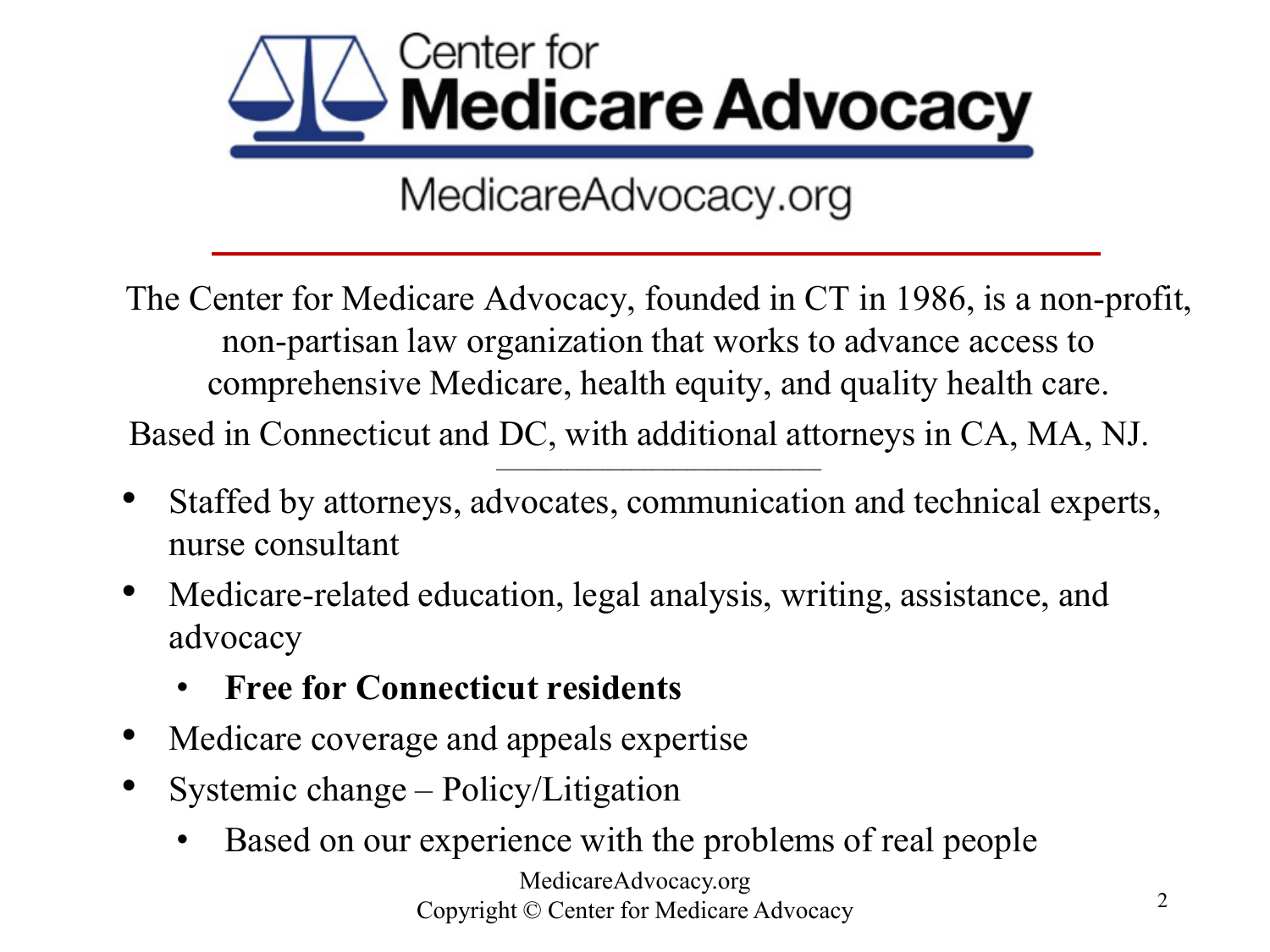### **Connecticut LTC Ombudsman Program and Center for Medicare Advocacy Partnership**

- Optimize the value of each organization's expertise and resources on behalf of CT's long term care facility residents, families and helpers.
- Share resources to maximize impact
- Participate in joint education efforts
- Provide information and referrals as appropriate for services available from each organization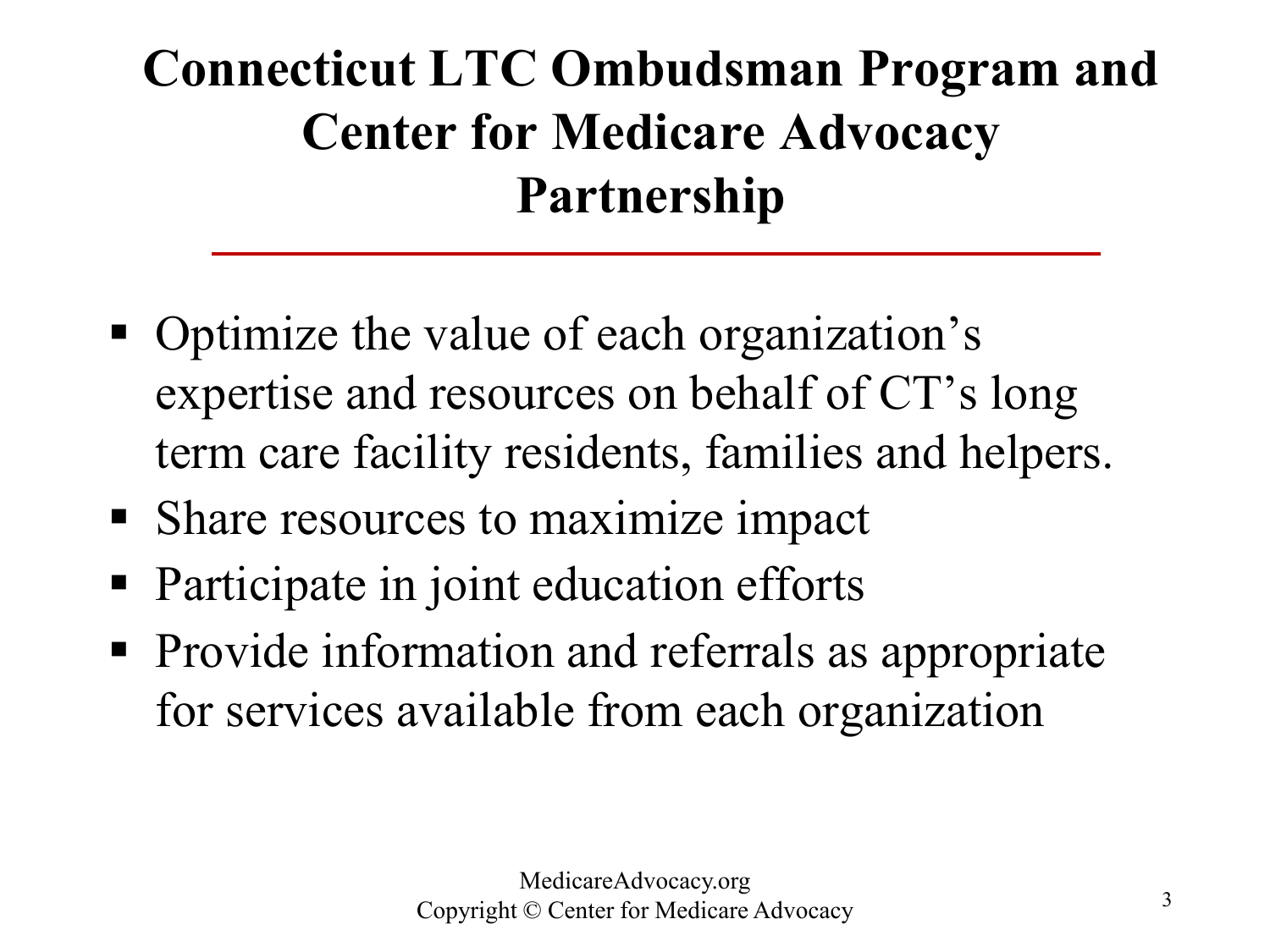# **Medicare Overview**

- National health insurance enacted in 1965.
- People usually qualify based on age and paying into Social Security, not based on (low) income.
	- Unlike Medicaid/Title 19, which is based on income.
- Medicare covers people  $\geq 65$ , and certain people with disabilities or ESRD.
- Medicare covers hospital, nursing home, home health, doctors, durable medical equipment, prosthetics, orthotics, hospice, prescription medicine, some preventive services, some vaccines.
- Medicare available through the original/traditional program or private "Medicare Advantage" (MA) plans.
- MA should cover at least as much as "original" Medicare and follow the same coverage rules.
- 

MedicareAdvocacy.org • Part D - Rx Medicare Advocacy.org<br>
Copyright © Center for Medicare Advocacy 4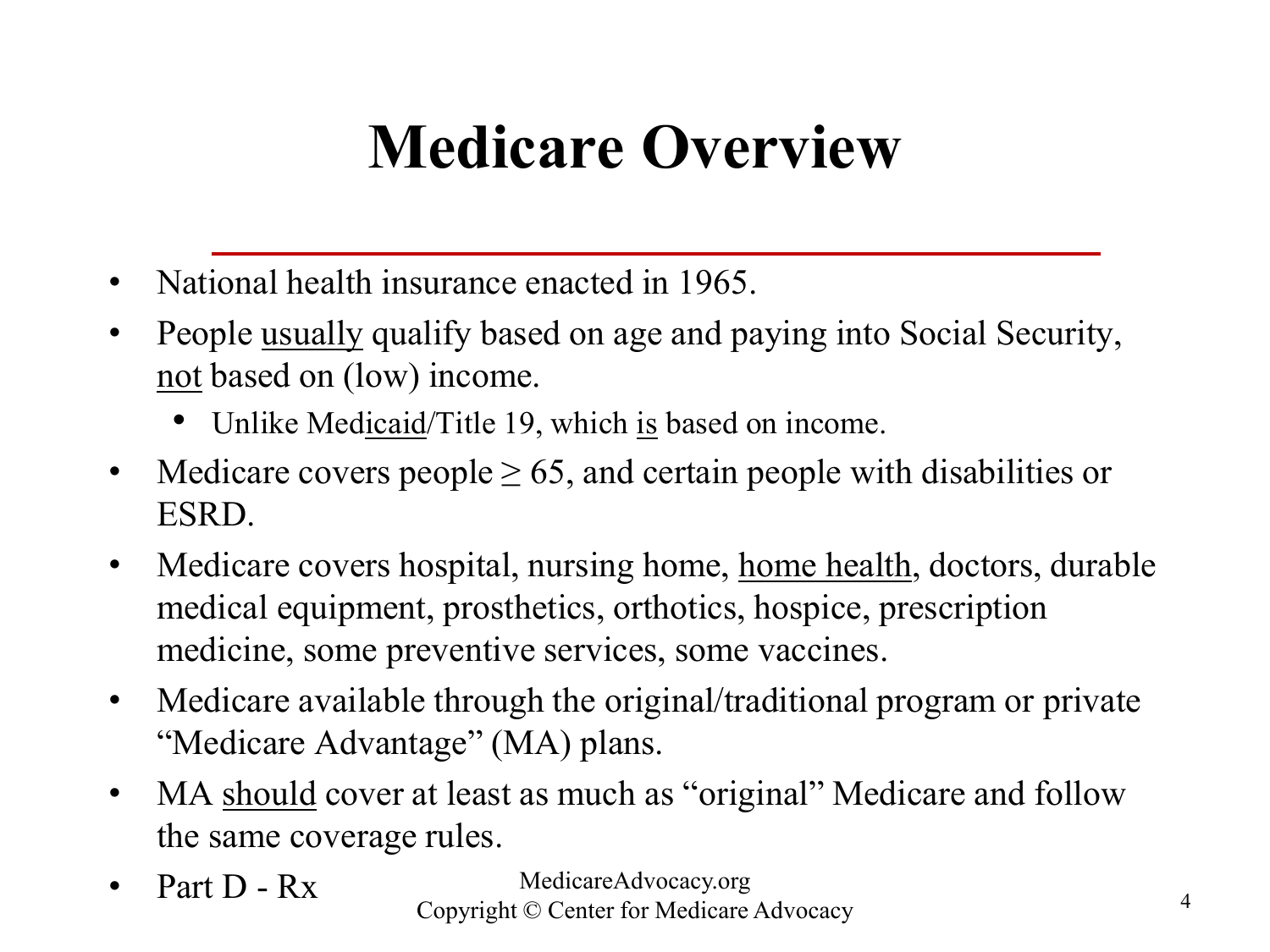## **Medicare: An Insurance Model**

### **Covers** *Some* **of the Cost of** *Some* **Health Care**

- When it is Reasonable and Necessary
- For an Illness or Injury
- Diagnosis, Treatment, Rehabilitation
- Some Preventive Coverage
- With Premiums, Deductibles, Co-Pays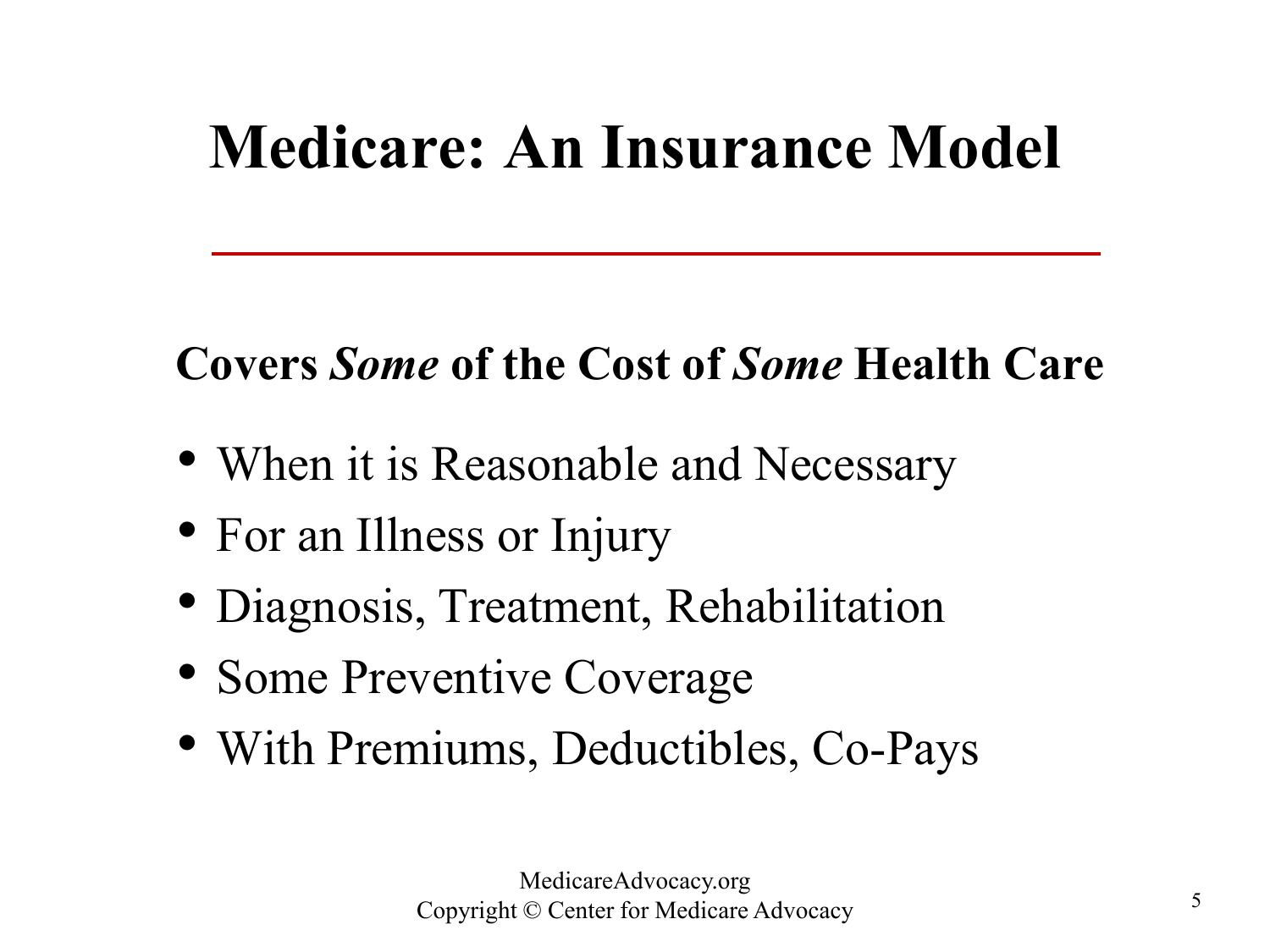

# **Medicare-Covered Care For Skilled Nursing Facility Residents**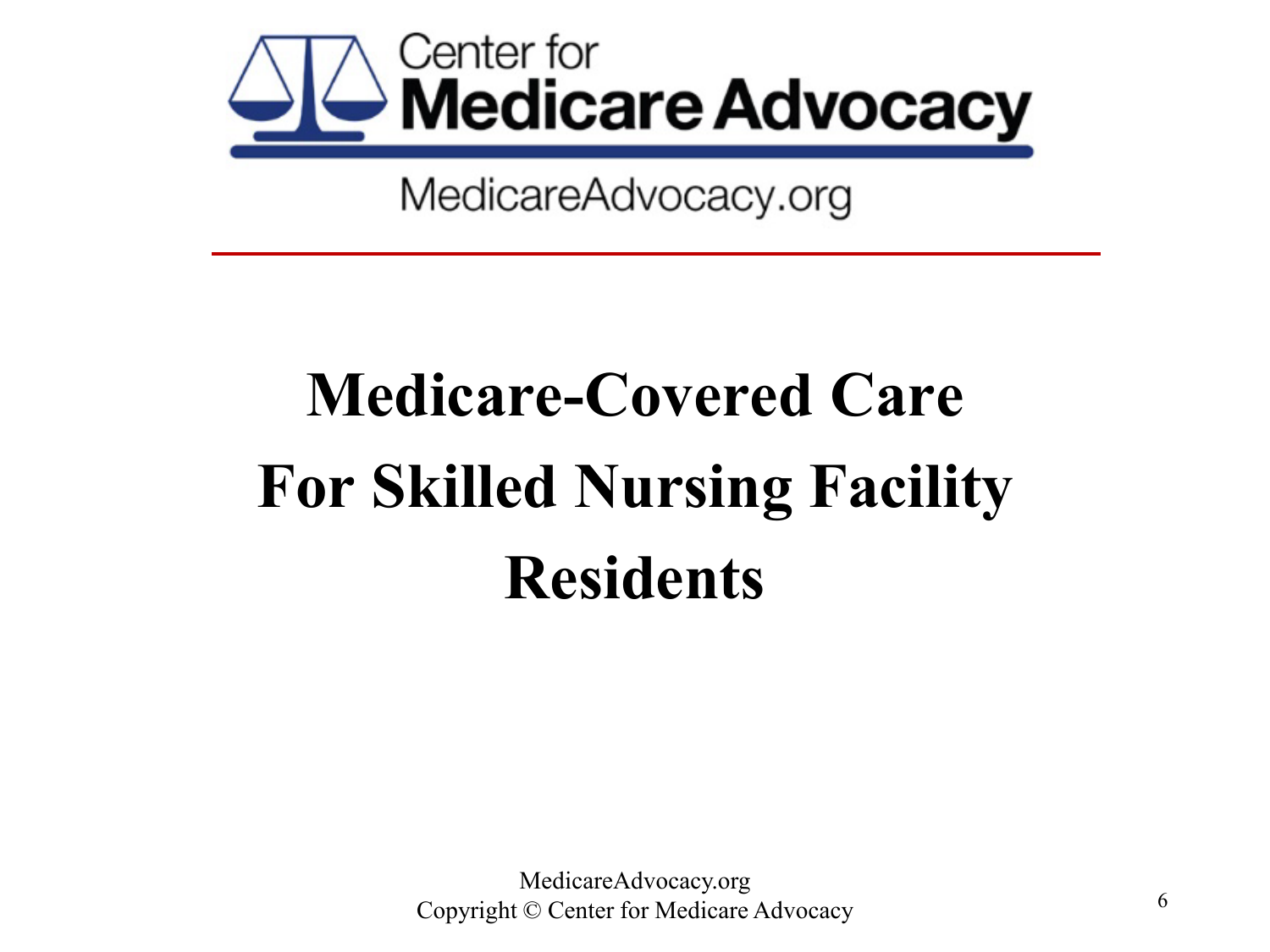# **Skilled Nursing Facility (SNF) Medicare Coverage Criteria**

- **Physician must certify SNF level-of-care is required**
- Generally, must have a prior 3-day qualifying hospital stay
	- Inpatient, Medicare-covered hospital stay
	- (Emergency room and "observation status" do not count)
	- Some Medicare Advantage plans waive 3-day stay
- Generally, must enter SNF w/in 30 days of hospital discharge
	- Unless it is not *medically appropriate* to begin a course of treatment until beyond 30 days)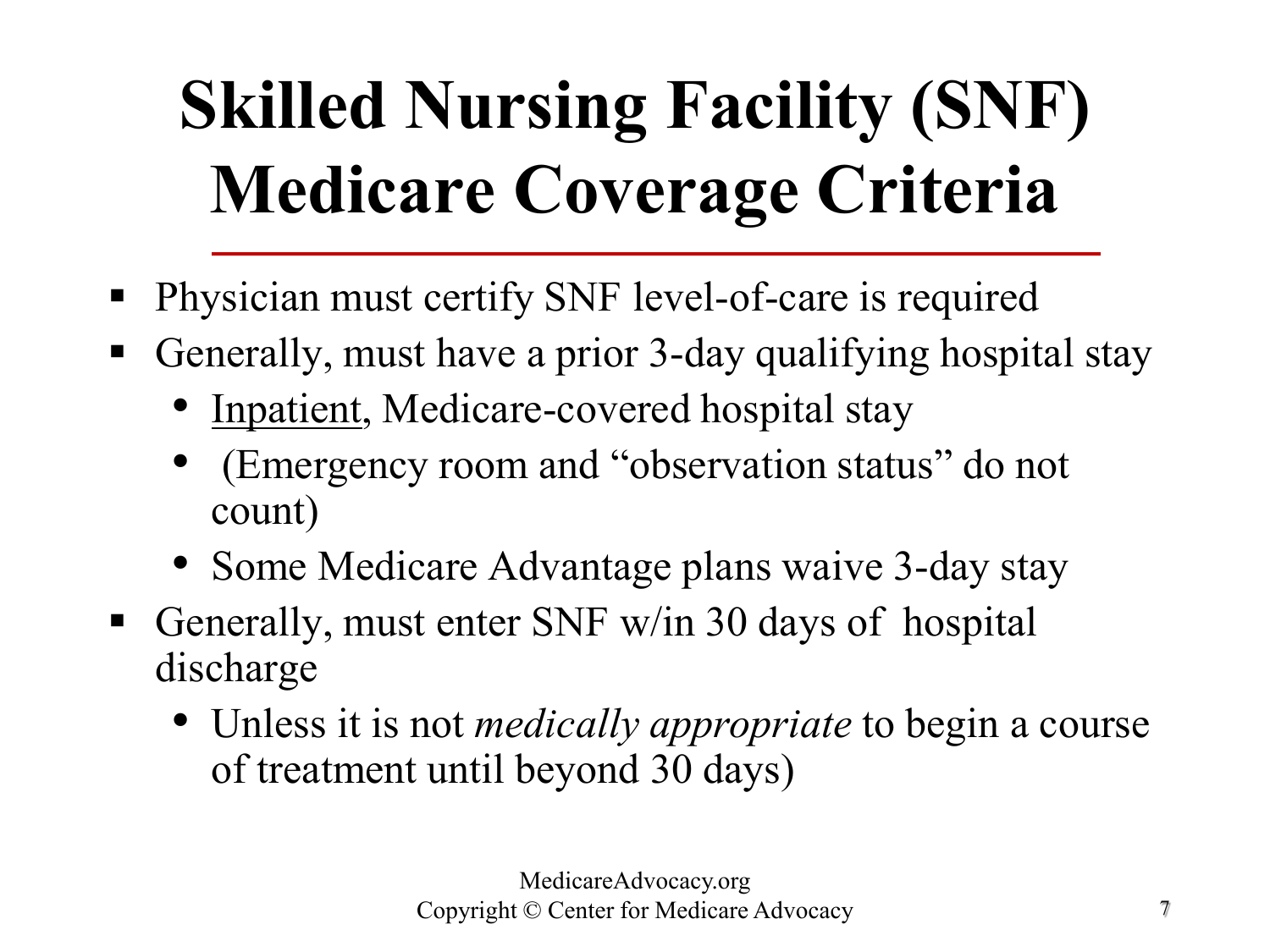# **Skilled Nursing Facility Medicare Coverage**

- Up to 100 days of coverage per "Benefit Period"
- No deductible or co-payment for days 1-20
- Co-payment for days  $21-100$  (\$194.50/day in 2022)
- Medicare pays if individual receives <u>daily skilled care</u>:
	- Medically reasonable and necessary
	- Can be safely and effectively performed only by, or under the supervision of, professional or technical personnel
	- "Daily" = 7 days a week of skilled nursing and/or therapy OR 5 days a week of therapy
- The federal Medicare/Medicaid agency monitors resident rights (including visitation)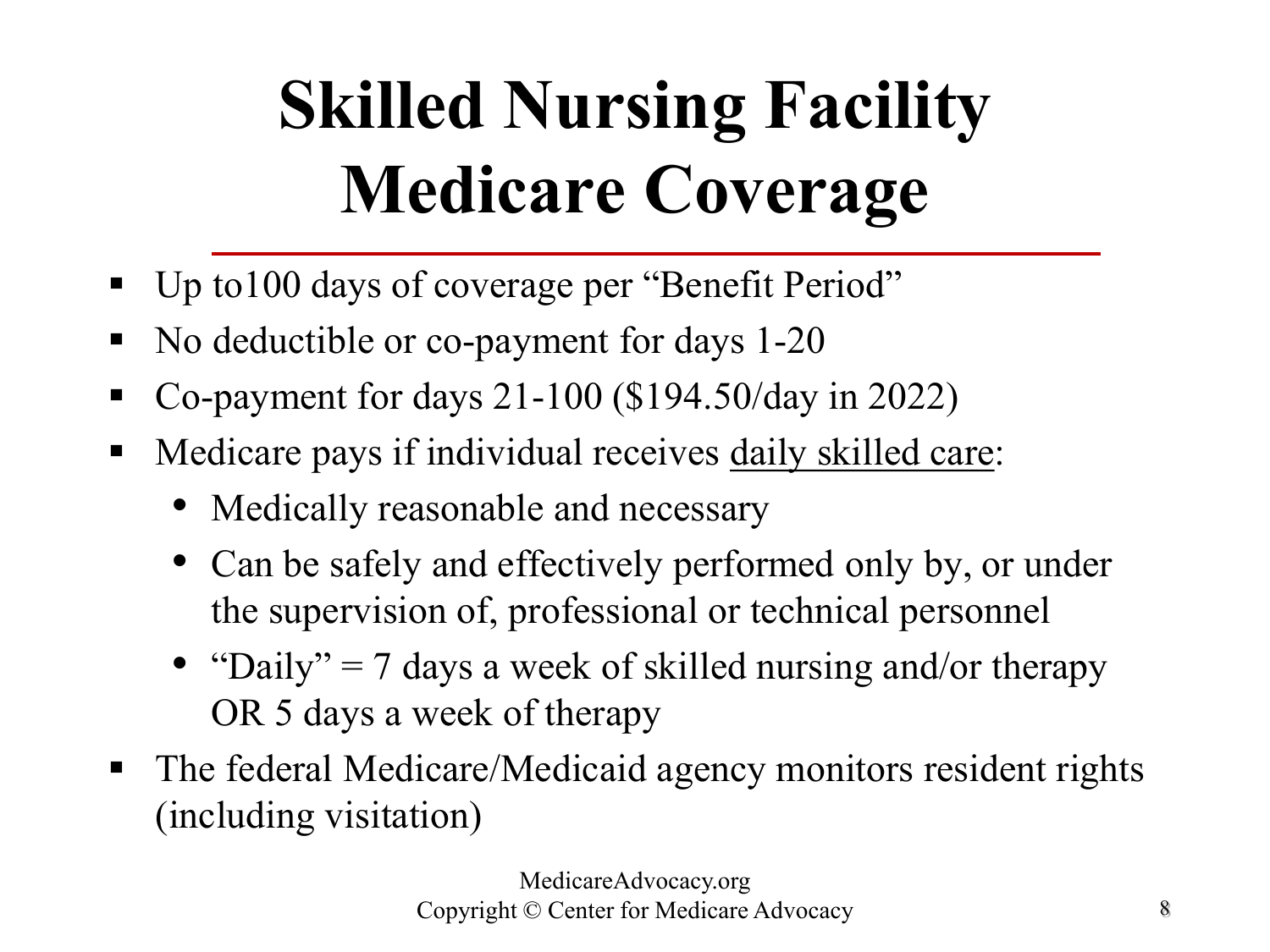# **Medicare "Benefit Period" Related to Hospital & SNF Coverage**

- The Medicare "Benefit Period" is known as the "Spell of Illness"
- A "Benefit Period" begins on the first day a beneficiary is admitted to the hospital
- A "Benefit Period" ends:
	- When a beneficiary has not been in a SNF or hospital for at least 60 days in a row, OR
	- If a beneficiary remains in a SNF, when there has not been skilled care in the SNF for at least 60 days in a row.
- A "Benefit Period" is not based on a specific condition.
- Can be more than one Benefit Period per year.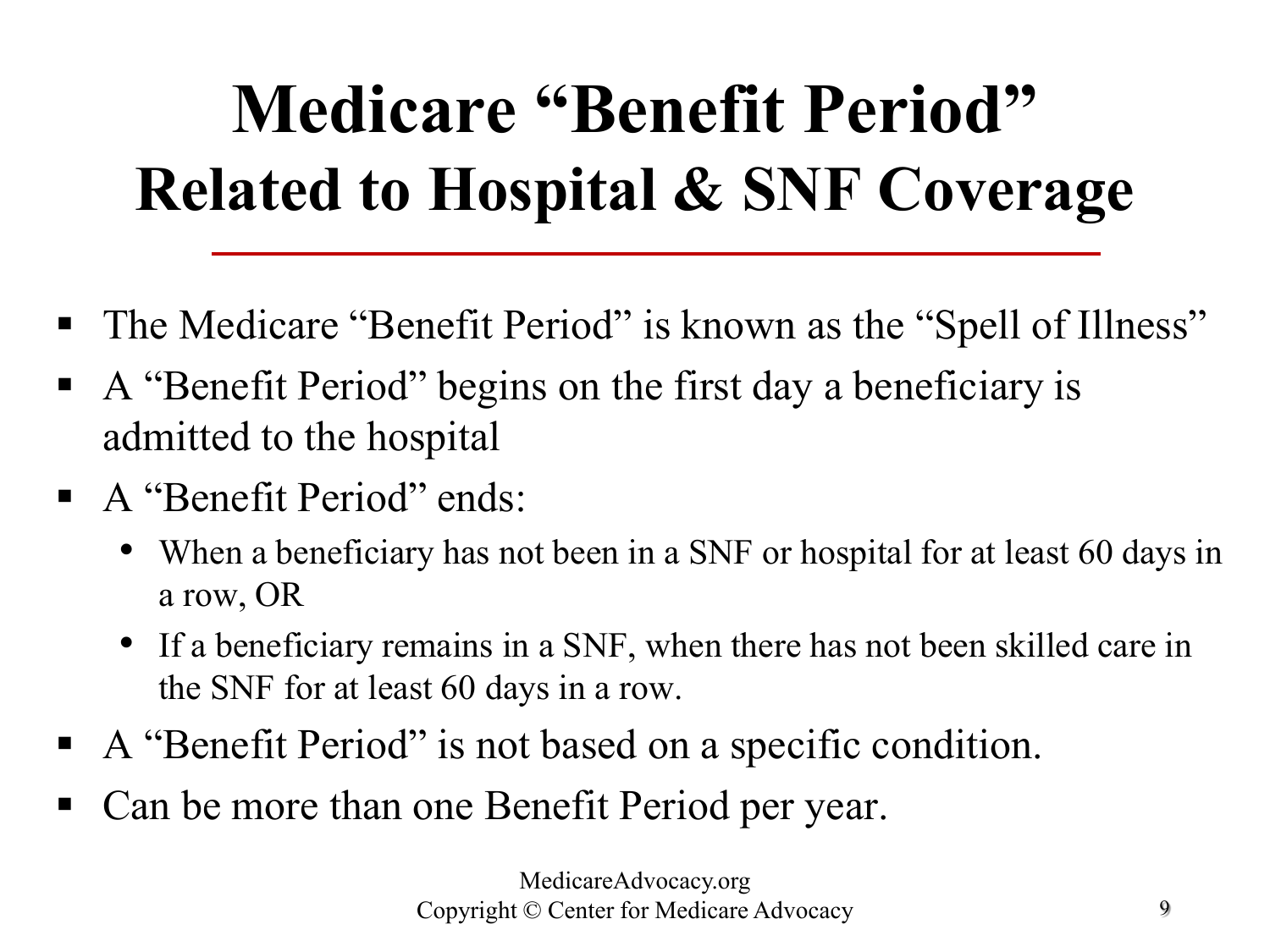# **Skilled Nursing Facility (SNF) Coverage Criteria**

**Individual requires daily skilled care on an inpatient basis (Nursing, PT, OT, SLP/ST)** 

- Dr orders SNF level of care
- **7 days/**week nursing or nursing & therapy combined, OR
- **5 days**/week therapy

**Generally, must be admitted to SNF w/in 30 days of a 3-day inpatient hospital stay**

- "Observation Status" doesn't count"
- Prior hospital stay can be waived by MA plans

**Up to 100 days of SNF coverage per benefit period / "Spell of Illness"**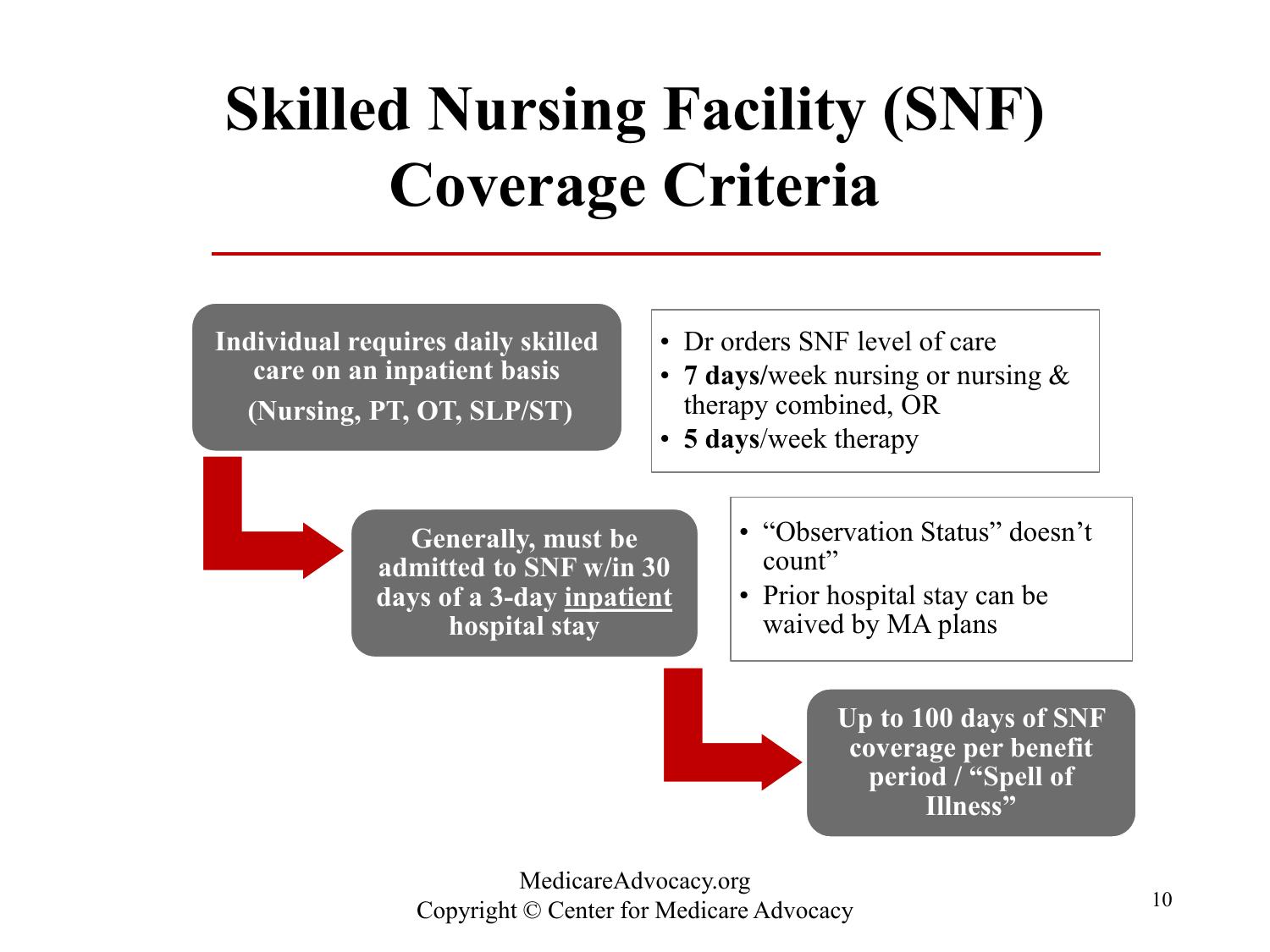# **Skilled Nursing Facility Medicare Coverage**

Improvement is **not** required:

The "restoration potential" of a patient is not the deciding factor in determining whether skilled services are needed. Even if full recovery or medical improvement is not possible, a patient may need skilled services to prevent further deterioration or preserve current capabilities.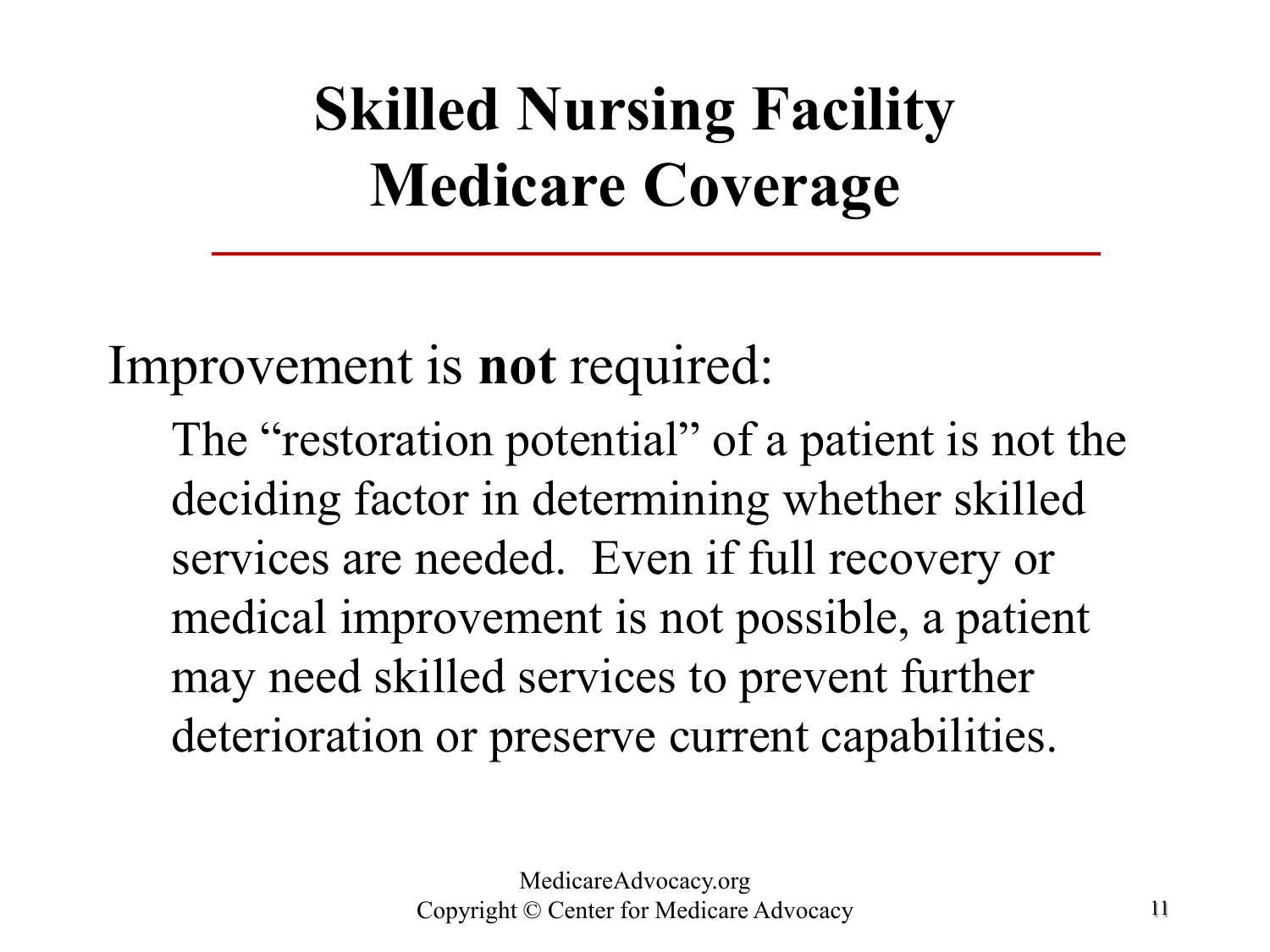# **Skilled Nursing Facility Medicare Coverage**

Maintenance therapy and nursing is covered: *Services which would qualify as skilled* [include] maintenance therapy, when the specialized knowledge and judgment of a qualified therapist is required to design and establish a maintenance program.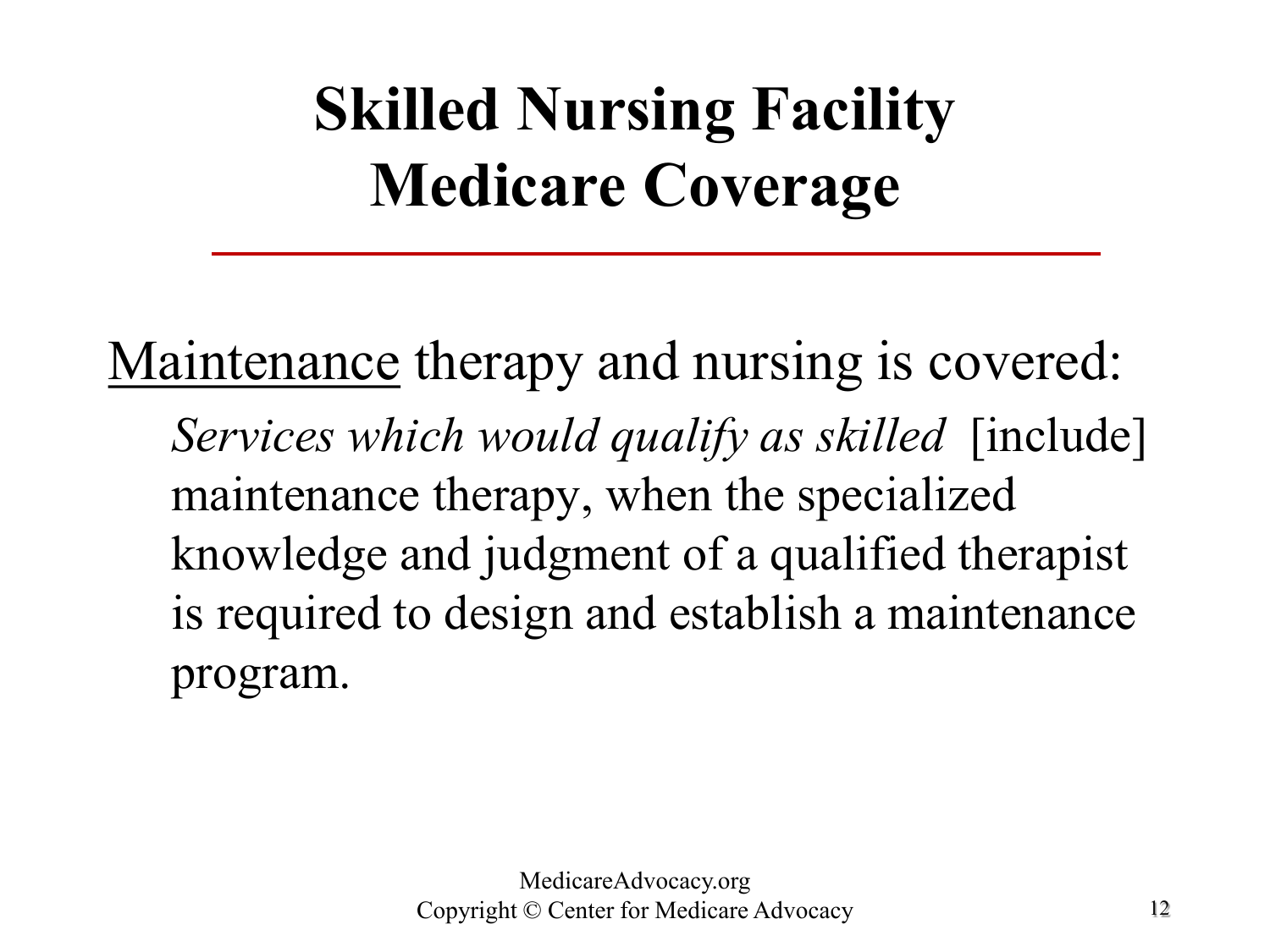# **Skilled Nursing Facility (SNF) Common Coverage Questions**

**1. Will Medicare pay for care in a SNF if you are admitted to the SNF from home?** 

Maybe! Individual usually needs a prior 3-day inpatient hospital stay, but can sometimes wait up to 30 days to enter SNF after hospital discharge.

**2**. **Will Medicare pay for care in a SNF if you only need help getting to and from the bathroom and remembering to take your medications?**

NO, individual must need and receive daily skilled services = nursing and/or or therapy.

**3. Can Medicare pay for care in a SNF if your condition is chronic and unlikely to improve?** 

Yes, if you need daily skilled care; the key is a need for skilled services, not the ability to improve.

**4. Does Medicare pay for long term care in a SNF?** 

No, Medicare only covers up to 100 days per benefit period.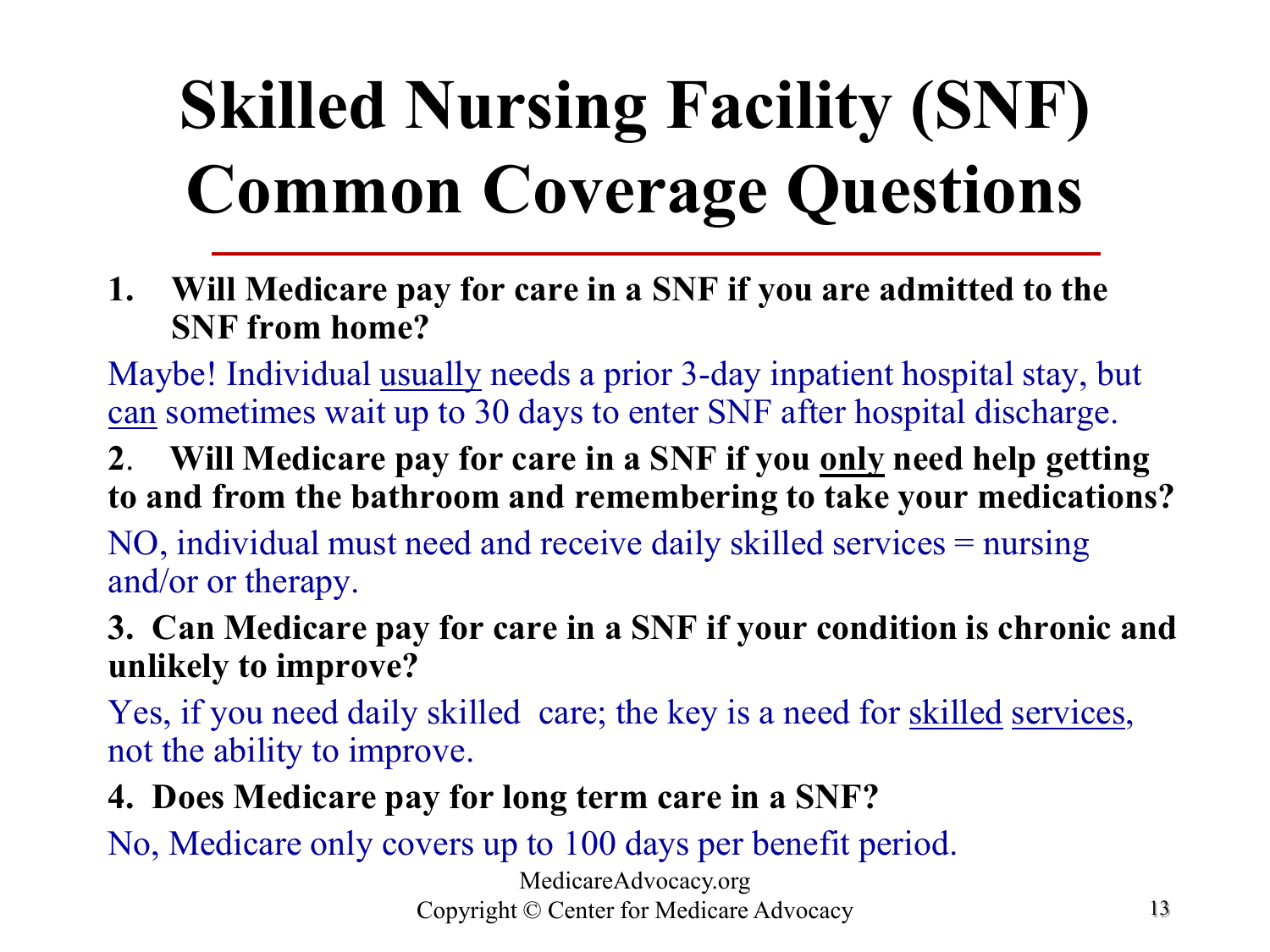# **Skilled Nursing Facility Related Medicare Coverage**

- Therapy services (PT/OT/SLP) can be covered after 100 days of SNF coverage expires. (If the individual has Part B)
- Durable medical equipment (DME) is considered included in Medicare's payment to SNF, but it cannot be covered for someone in a SNF after 100 days of SNF coverage expires.
- Ambulance coverage for medically necessary transport to the nearest provider of services that are not available in the SNF can be covered.
- Hospice coverage can be available. For items, services, and drugs for pain relief, symptom management, counseling. Not for room & board.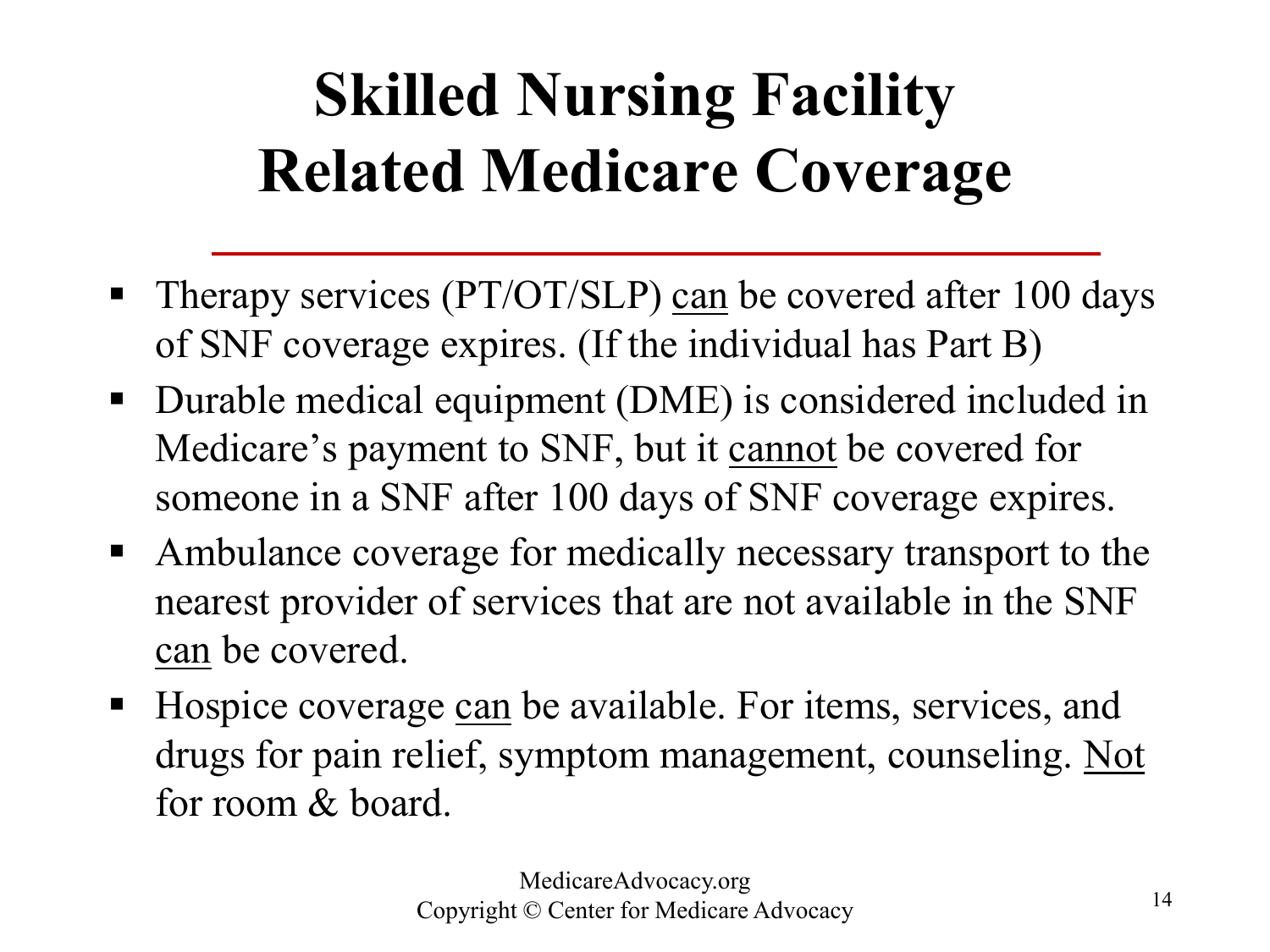# **Help Paying Medicare Costs: The Medicare Savings Program (MSP)**

**For CT Residents with incomes under \$2,660/month (\$3,591/couple) - 2021\* (\*Rates change each March)**

### **Call Connecticut CHOICES at 1-800-994-9422**

At no cost, CHOICES Counselors can review qualifications and help individuals apply for one of three **Medicare Savings Programs** available in CT to help pay some or all Medicare costs.

lou Have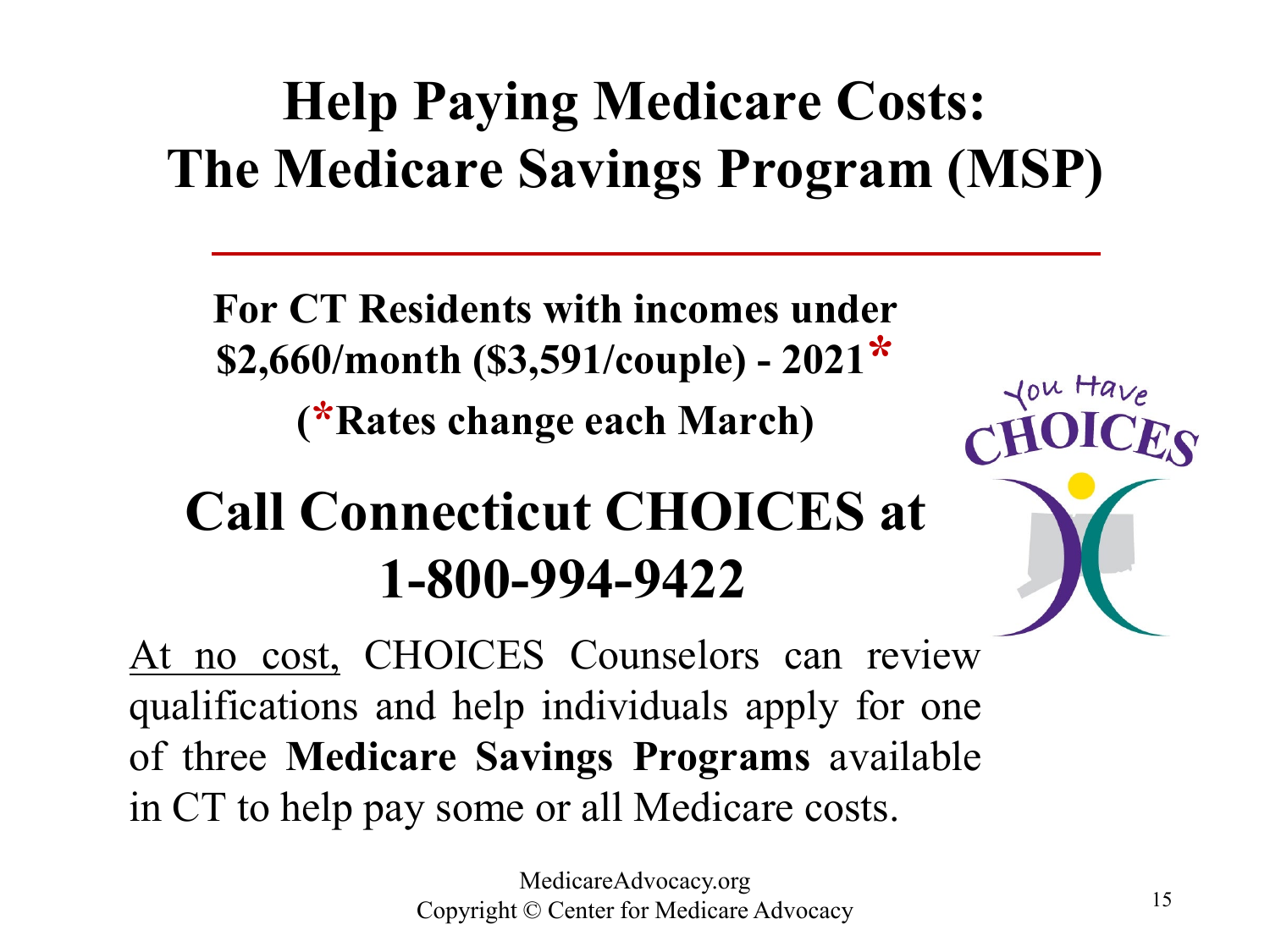

#### **Links to Medicare Savings Program (MSP) Resources:**

- [Medicare Savings Program Factsheet, February 2021](https://medicareadvocacy.org/wp-content/uploads/2021/02/2021-MSP-Factsheet.pdf)
	- [Medicare Savings Program Factsheet –](https://medicareadvocacy.org/wp-content/uploads/2021/06/2021-MSP-Factsheet-Spanish.pdf) Spanish Los Programas de Ahorros de Medicare
- [Basic MSP Flyer, February 2021](https://medicareadvocacy.org/wp-content/uploads/2021/02/MSP-graphic.pdf)
	- Basic MSP Flyer Spanish  $i$ Necesita ayuda con los gastos de Medicare?
- **Recorded Webinar:** *[Medicare Savings Programs for Connecticut](https://attendee.gotowebinar.com/recording/3214224739544891911)  Medicare Beneficiaries*
- MSP Application: https://portal.ct.gov/DSS/Health-And-Home-[Care/Medicare-Savings-Program/Medicare-Savings-Program](https://portal.ct.gov/DSS/Health-And-Home-Care/Medicare-Savings-Program/Medicare-Savings-Program)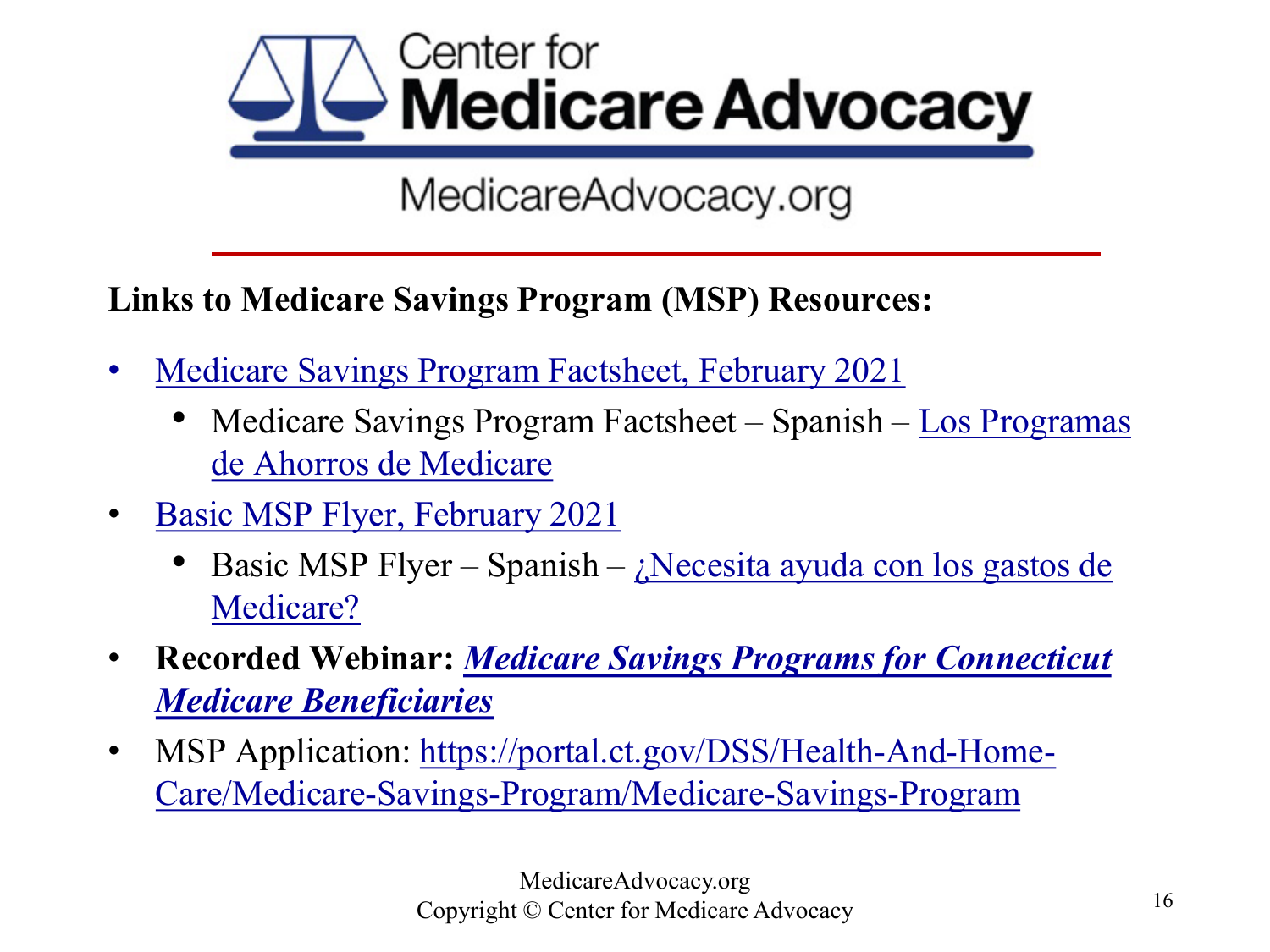# **CHOICES: A CT Partner Resource for Medicare Decision-Making**

## **Call CHOICES at 1-800-994-9422**

For a no-cost, unbiased review of unique individual circumstances and a knowledgeable review of Medicare public and private options in Connecticut, including screening for the Medicare Savings Program (MSP)

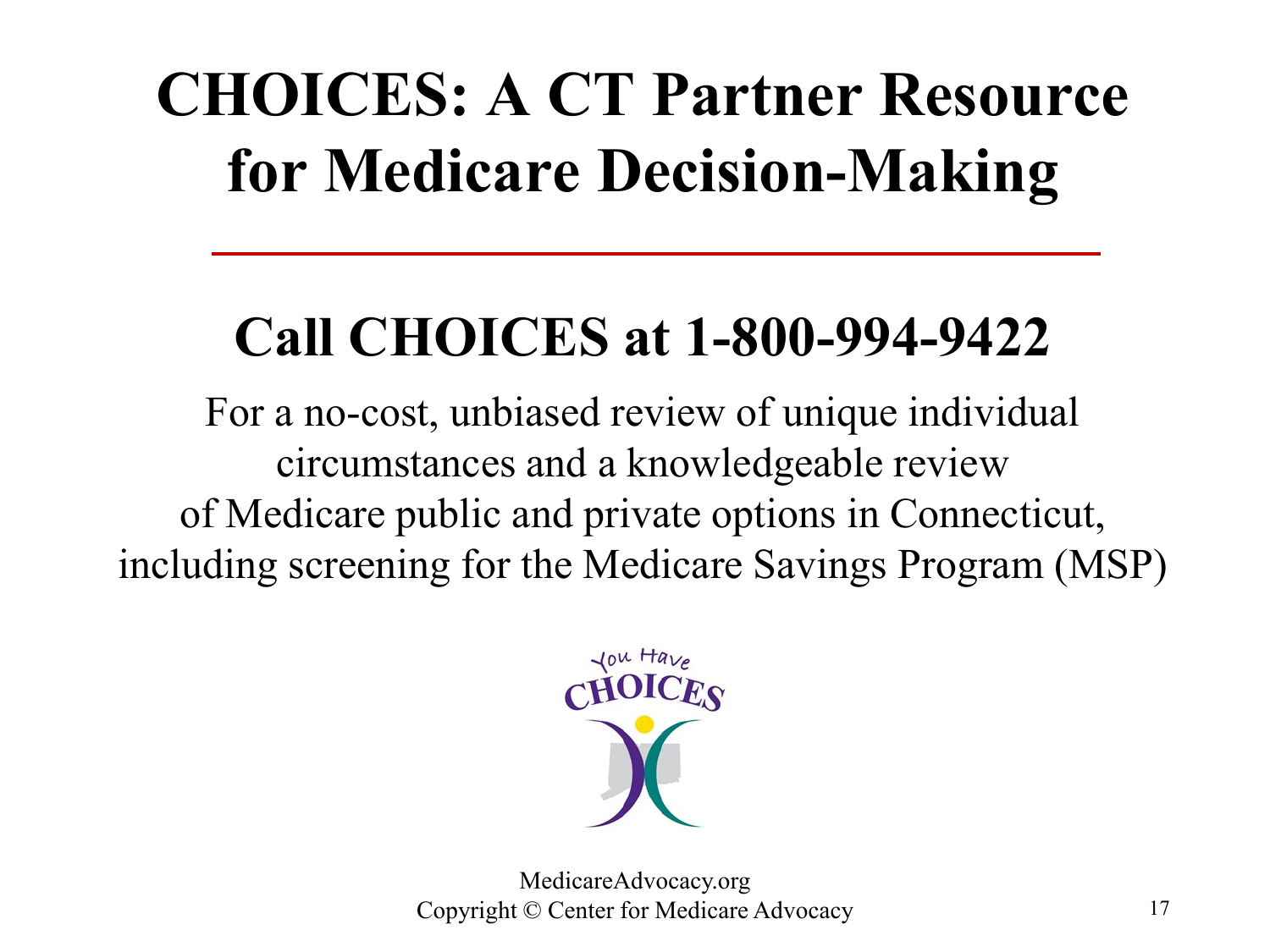

### **Services Available for Connecticut Medicare Beneficiaries:**

- Medicare-related case evaluation, legal assistance, advocacy
- Appeals of inappropriate Medicare denials
- CT resources and section on our website, [MedicareAdvocacy.org](http://www.medicareadvocacy.org/)

**[https://MedicareAdvocacy.org/medicare-info/connecticut-consumers](https://medicareadvocacy.org/medicare-info/connecticut-consumers-guide/)guide/**

#### **(860)456-7790 / (800)262-4414**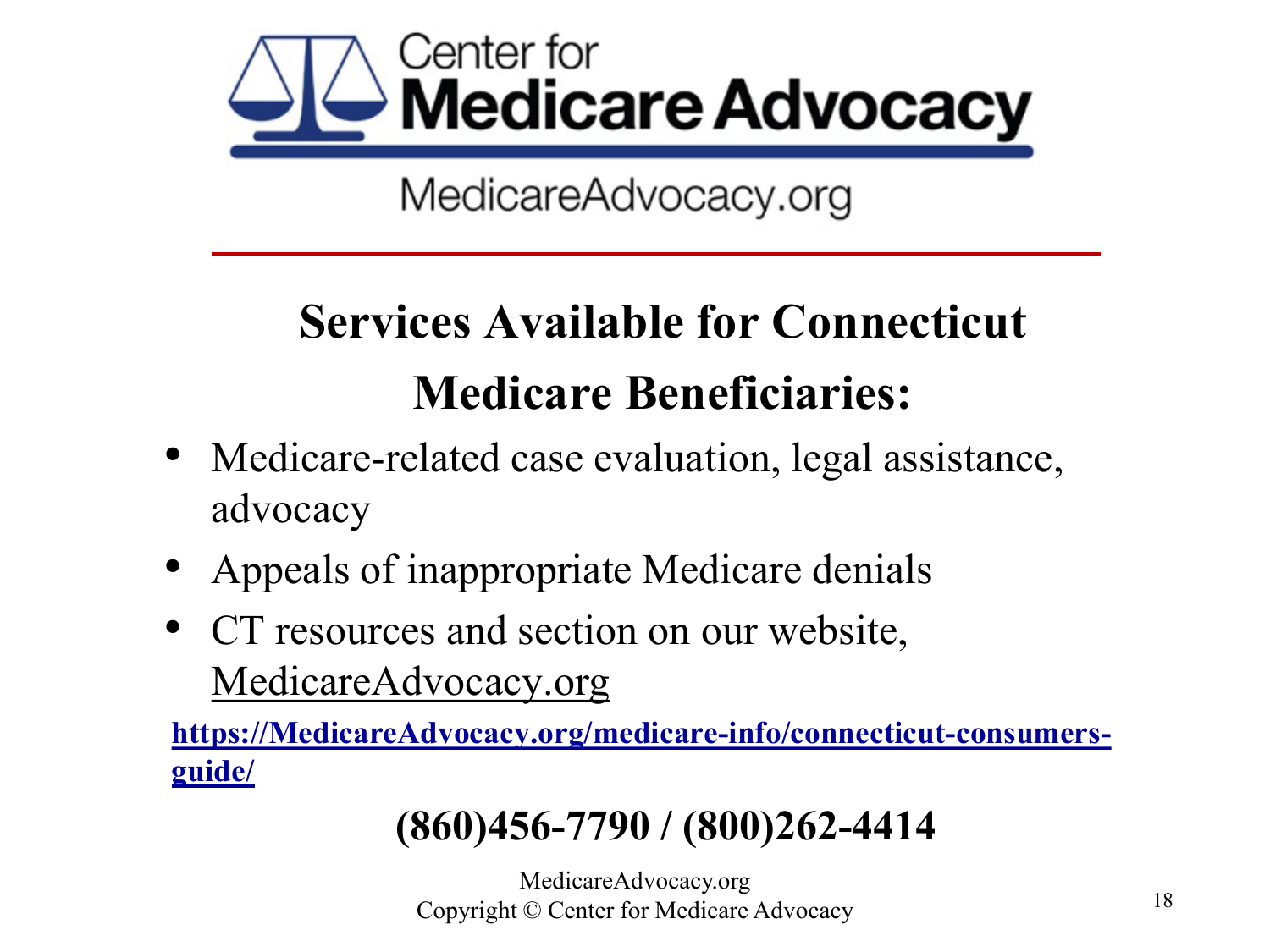

# **Questions & Discussion**

**Call Us At (860) 456-7790 or (800) 262-4414**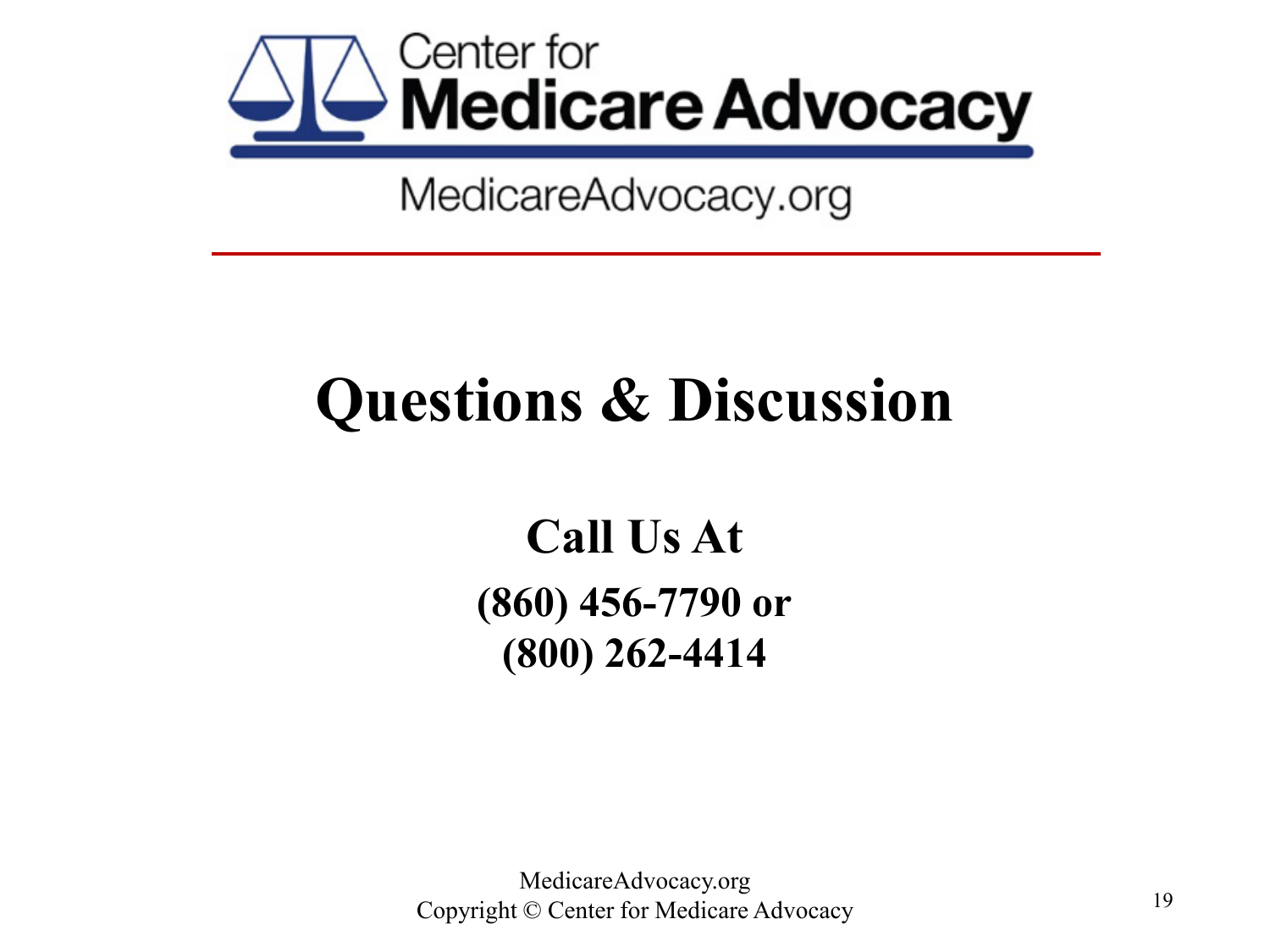

For further information, to receive the Center's free weekly electronic newsletter, *CMA Alert,* update emails and webinar announcements, contact: **Communications@MedicareAdvocacy.org** Visit **MedicareAdvocacy.org 860-456-7790 Follow us on Facebook and Twitter!**

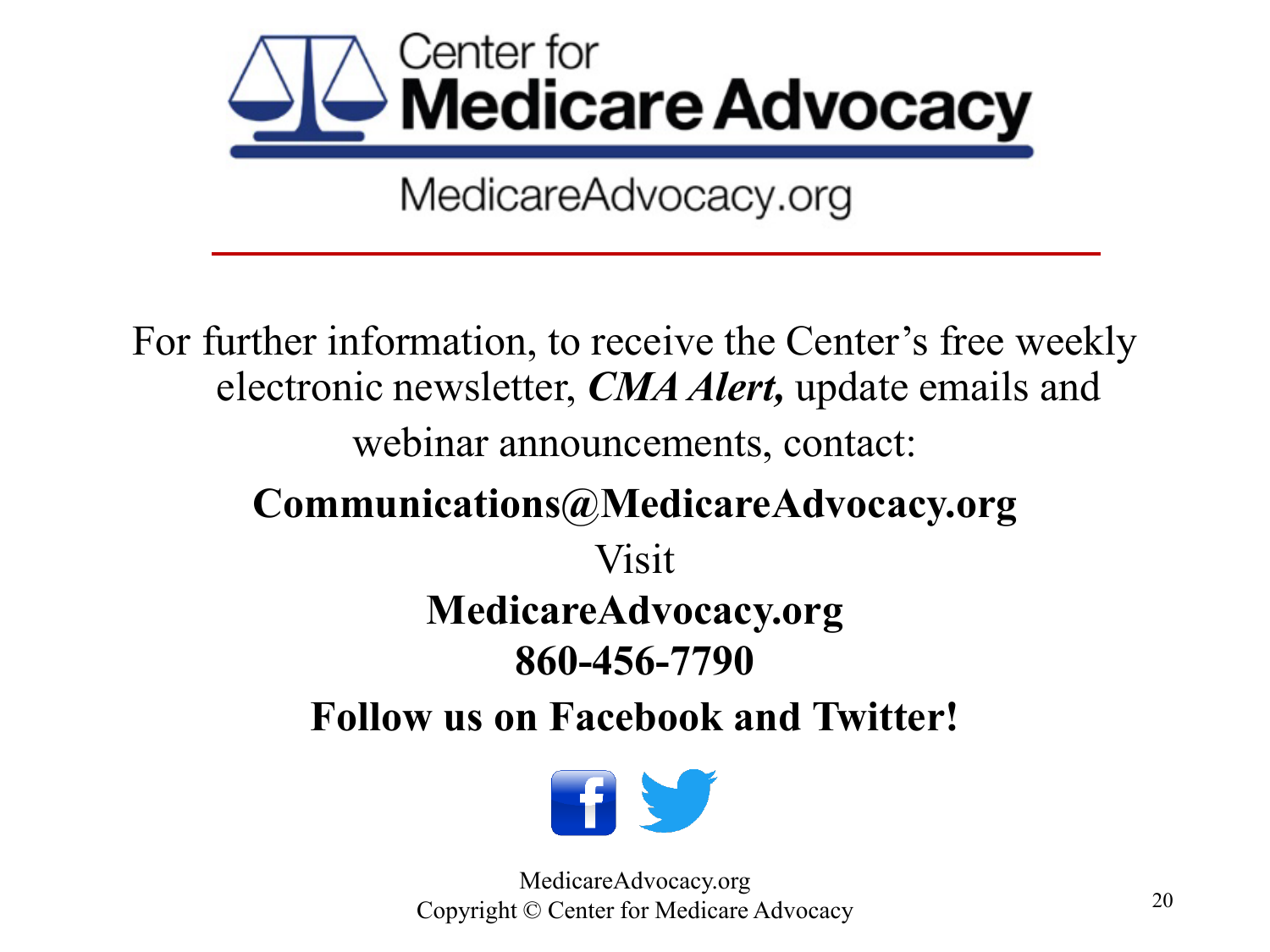### **Connecticut LTC Ombudsman Program and Center for Medicare Advocacy Partnership**

- Optimize the value of each organization's expertise and resources on behalf of CT's long term care facility residents, families and helpers.
- Share resources to maximize impact
- Participate in joint education efforts
- Provide information and referrals as appropriate for services available from each program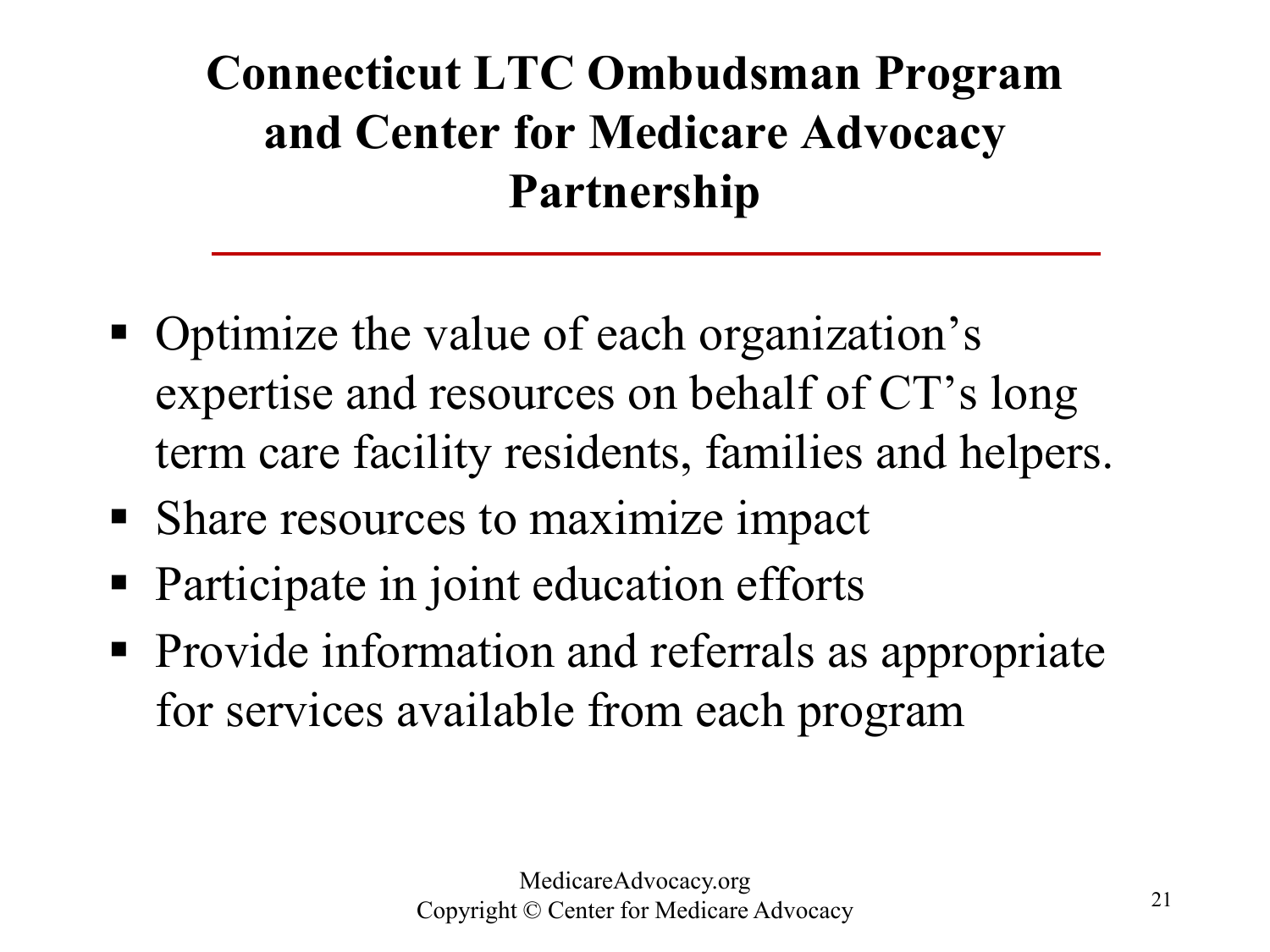# **CT LTCOP**

#### **Mairead Painter, State Long-Term Care Ombudsman**





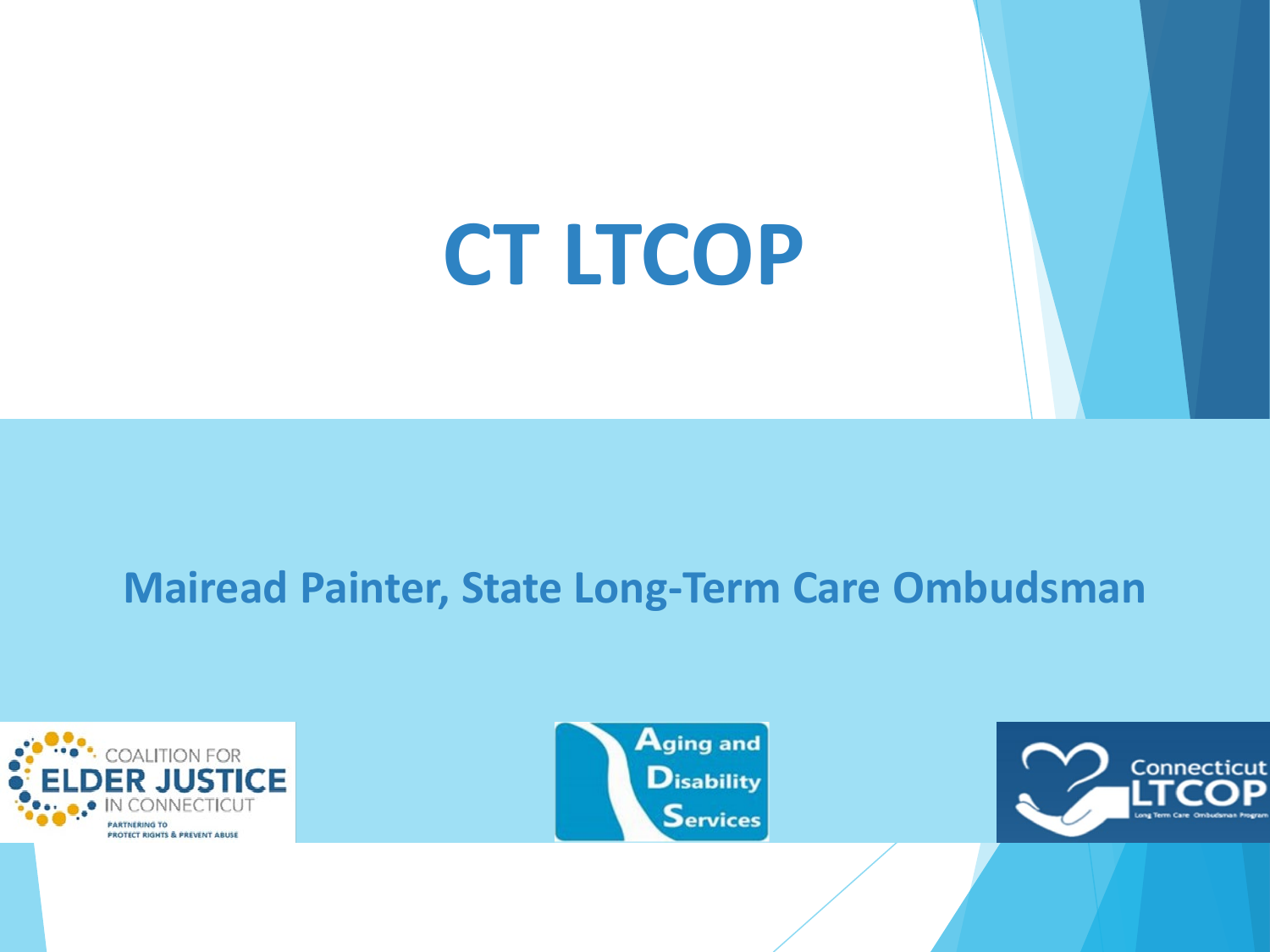### Long-Term Care Ombudsman

- ▶ The Long-Term Care Ombudsman Program (LTCOP) advocates for and protects the health, safety, welfare and rights of longterm care residents, bringing residents' concerns directly to public officials to ensure they are hearing about issues directly impacting the lives of residents. Bringing residents to the forefront to voice their concerns and supporting them in their quest to shape their own legislative agenda. The LTCOP also represents the residents' interests before governmental agencies.
- While the LTCOP sits within ADS, by federal statute LTCOP maintains autonomy and advocacy independence of their Department structure. This is unique within state government.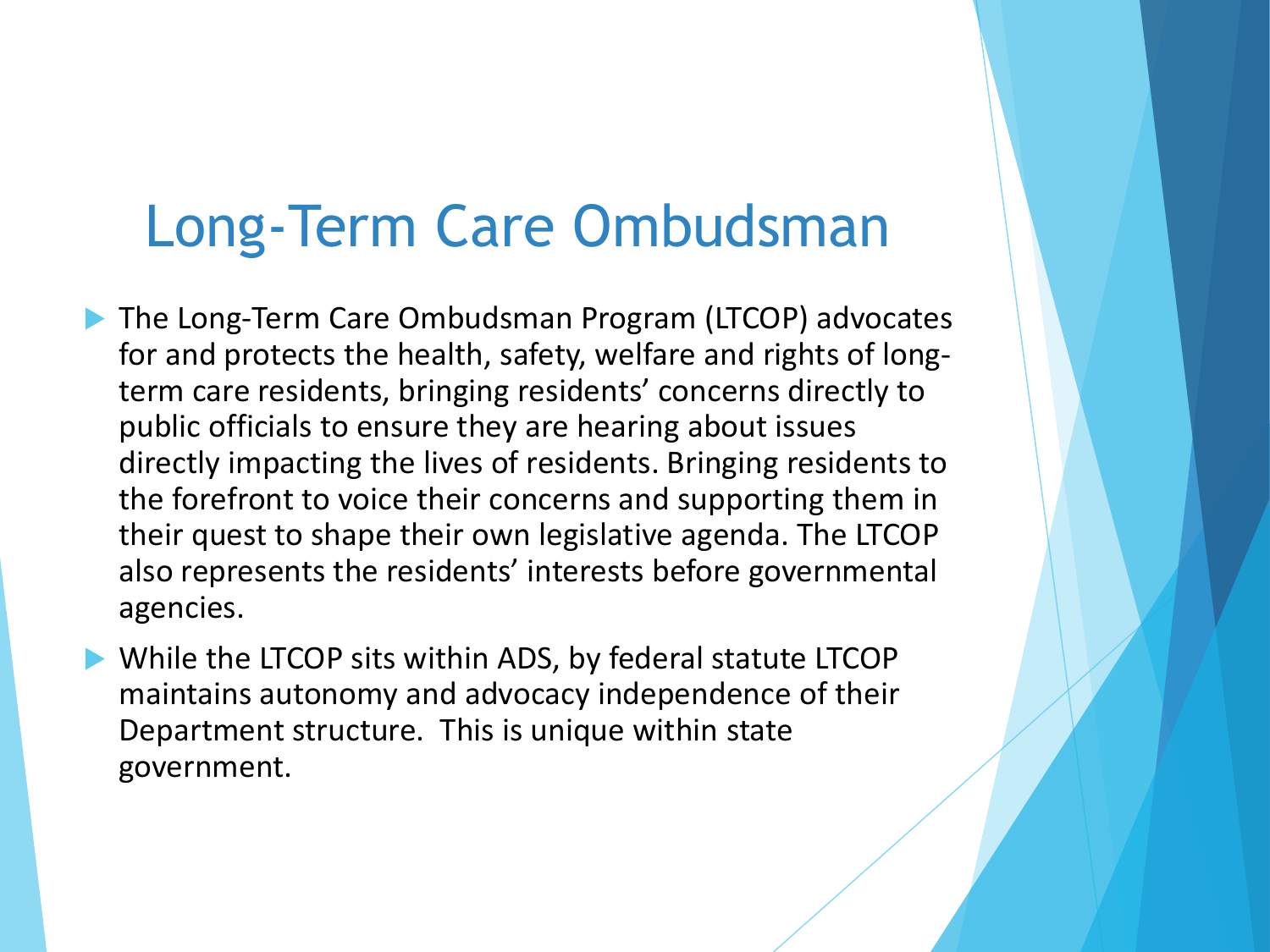### **Long-Term Care Ombudsman**

- The LTCOP responds to, and investigates complaints brought forward by residents, family members, and/or other individuals acting on their behalf. Ombudsmen offer information and consultation to consumers and providers, monitor state and federal laws and regulations, and make recommendations for improvement.
- All Ombudsman activity is performed on behalf of, and at the direction of residents. All communication with the residents, their family members or legal guardians, as applicable, is strictly confidential.
- [https://ltcombudsman.org/uploads/files/library/long-term-care](https://ltcombudsman.org/uploads/files/library/long-term-care-ombudsman-program-what-you-must-know.pdf)ombudsman-program-what-you-must-know.pdf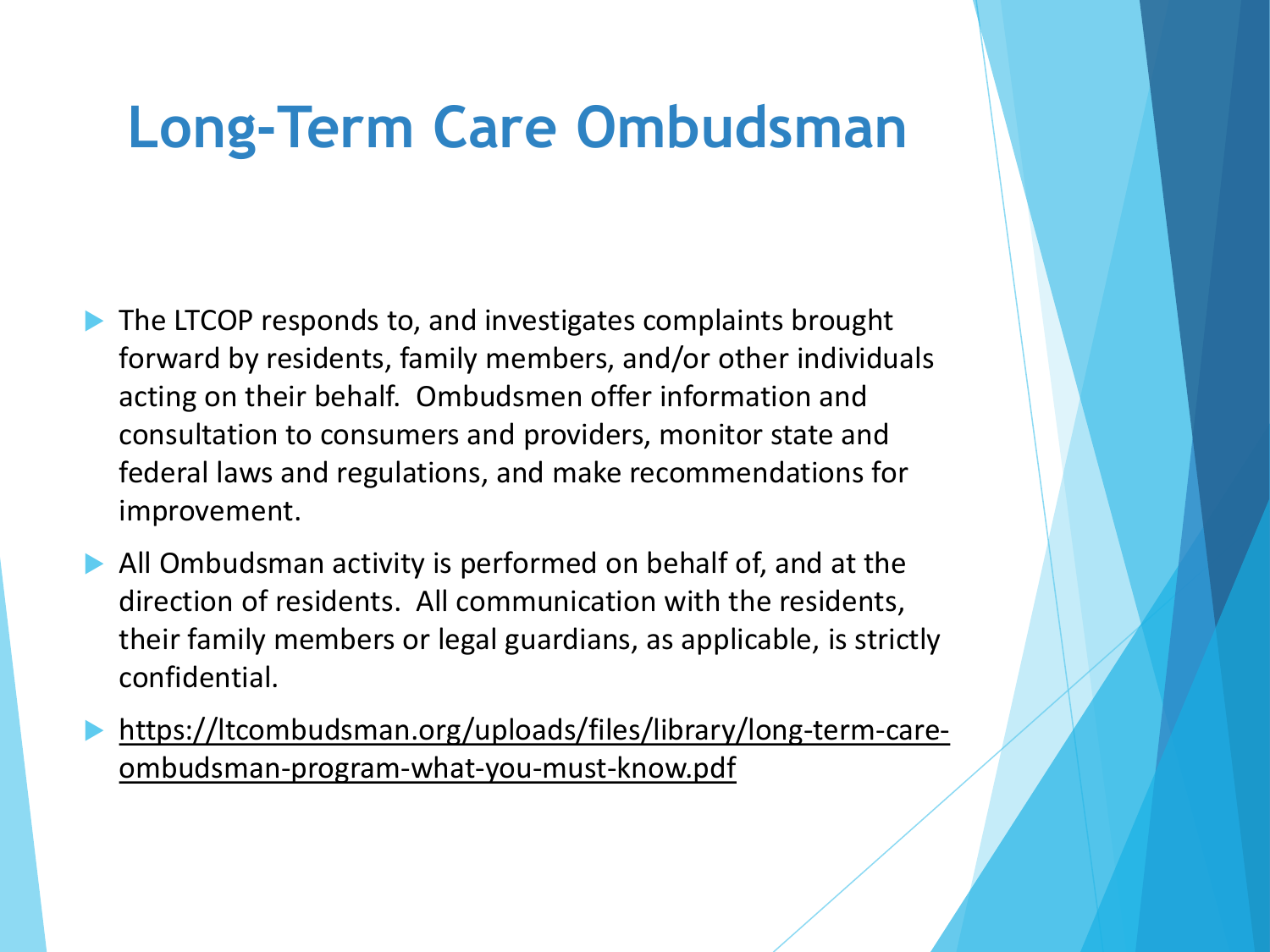### **Residents Rights**

- Residents' Rights are guaranteed by the federal 1987 Nursing Home Reform Law.
	- $\blacktriangleright$  The law requires nursing homes to "promote and protect the rights of each resident" and places a strong emphasis on individual dignity and self-determination.
	- Nursing homes must meet federal residents' rights requirements if they participate in Medicare and Medicaid.
	- Some states have residents' rights in state law or regulation for nursing homes, licensed assisted living, adult care homes, and other board and care facilities.
	- A person living in a long-term care facility maintains the same rights as an individual in the larger community.

 [https://ltcombudsman.org/uploads/files/issues/residents-rights](https://ltcombudsman.org/uploads/files/issues/residents-rights-factsheet.pdf)factsheet.pdf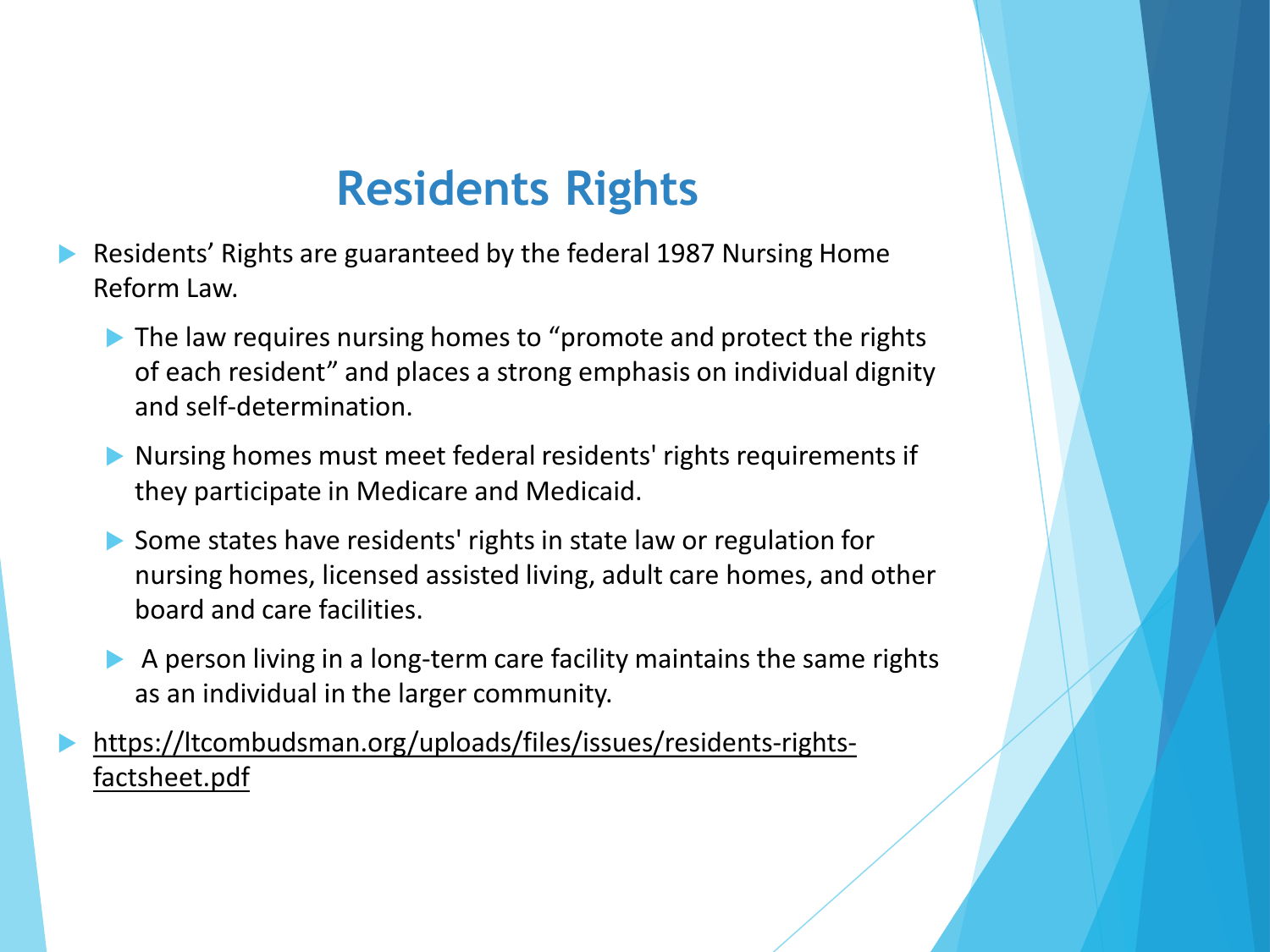#### **Inclusivity Integration of independent goals and the ability to live authentically**

- Integration of independent goals and the ability to live authentically
- The Connecticut Long Term Care Ombudsman Program developed the Inclusive Communities work group after working with the LGBT Aging Advocacy Group.
- We heard that there was a need for education and outreach, to support people identifying as part of many different marginalized groups and from that the inclusive communities' workgroup was developed.
- The Ombudsman program found that this is not only an LGBT issue, but an overall a human rights issue affecting people who identify with one or more of these disadvantaged or marginalized groups.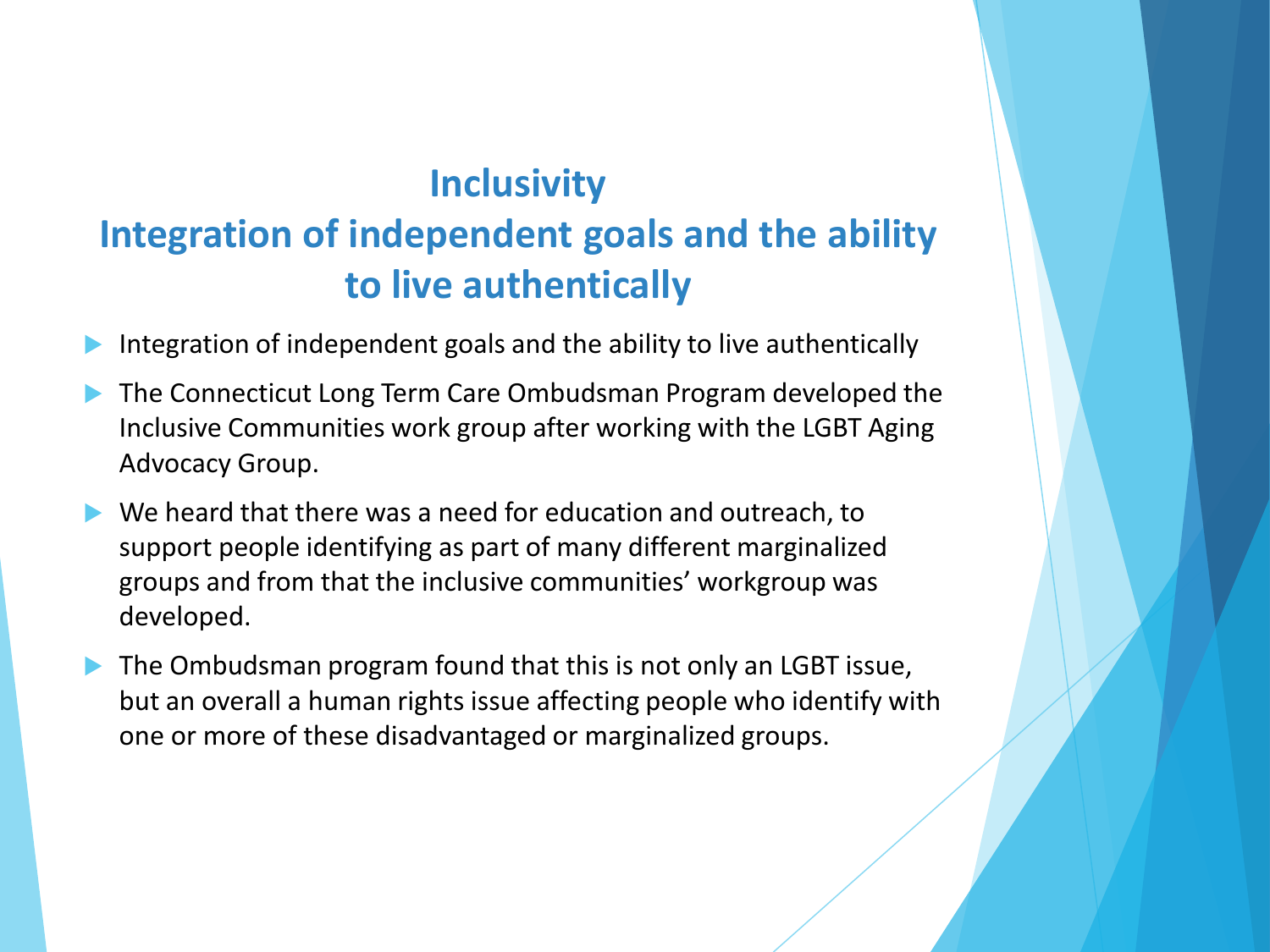#### Vision Statement

A diverse group of providers, advocates, government agencies, professionals, and individuals that works collaboratively to strengthen the long-term care continuum to be inclusive, accepting and welcoming for all individuals so they may invariably be their authentic selves.

#### Mission

▶ To cultivate communities that care for one another and build bridges of common humanity while maintaining respect for every individual. To give voice, identity and specific attention to individuals who identify with one or more marginalized or disempowered group.

#### Goal

▶ Create an educational toolkit and video series offered to residents, family members, and staff members of LTC facilities to help create and cultivate inclusive LTC communities. This toolkit will include educational materials as well as application techniques broken down into specific subchapters relating to various marginalized groups and how to ensure that all individuals within the community are able to be their Authentic Selves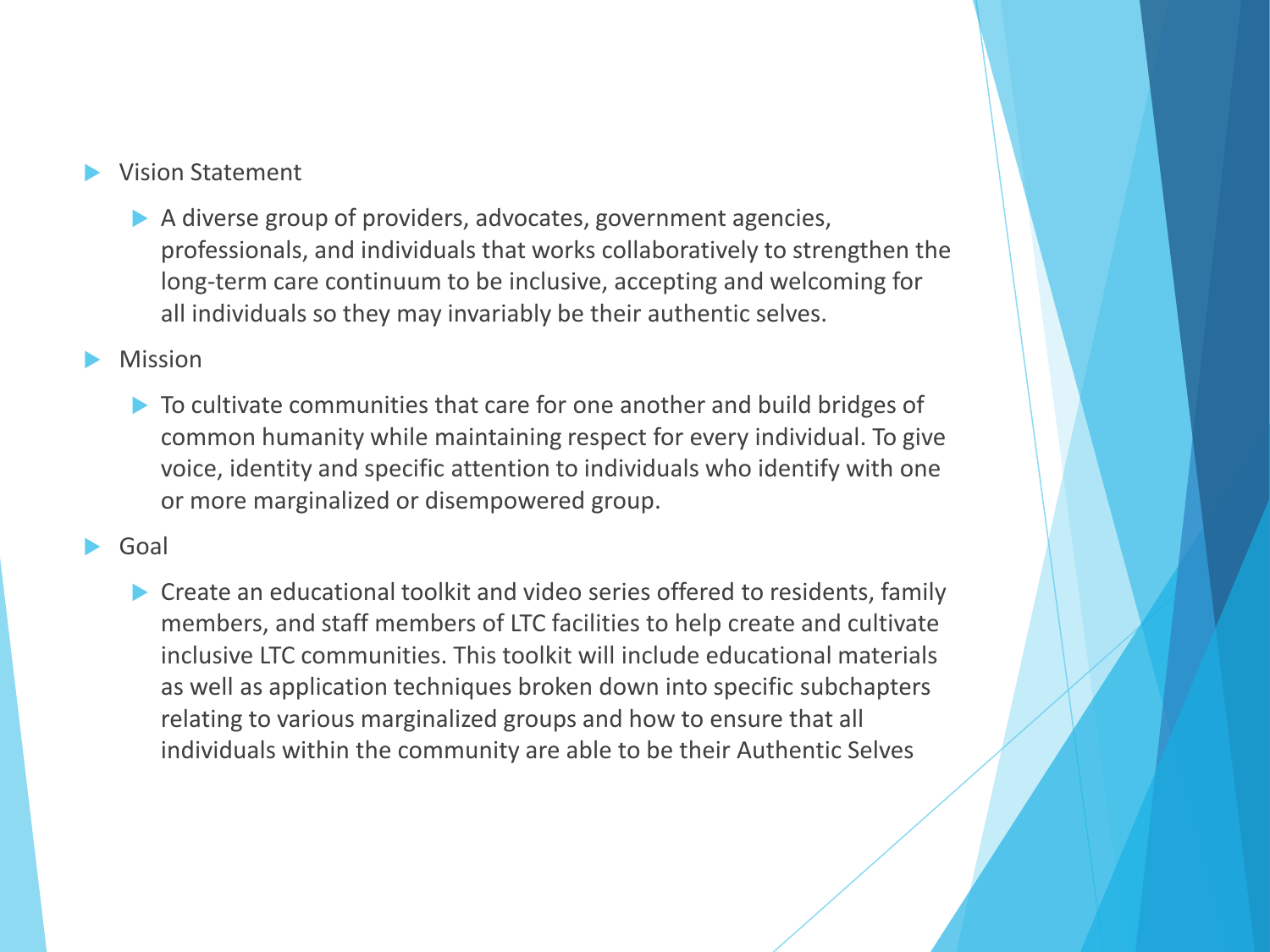### **Visitation/Access: Resident Rights**

Nursing Home Reform Law Regulations

**• Right to Receive Visitors of his/her choosing at the time of** his/her choosing so long as visitation is not done in a manner that imposes on the rights of another resident. 42 CFR 483.10(f)(4)

**Immediate Access: Representative of State, LTCO,** physician, immediate family, visitors, resident representative, and individual providing health, social legal or other services. 42 CFR  $483.10(f)(4)(i)$ -(iv)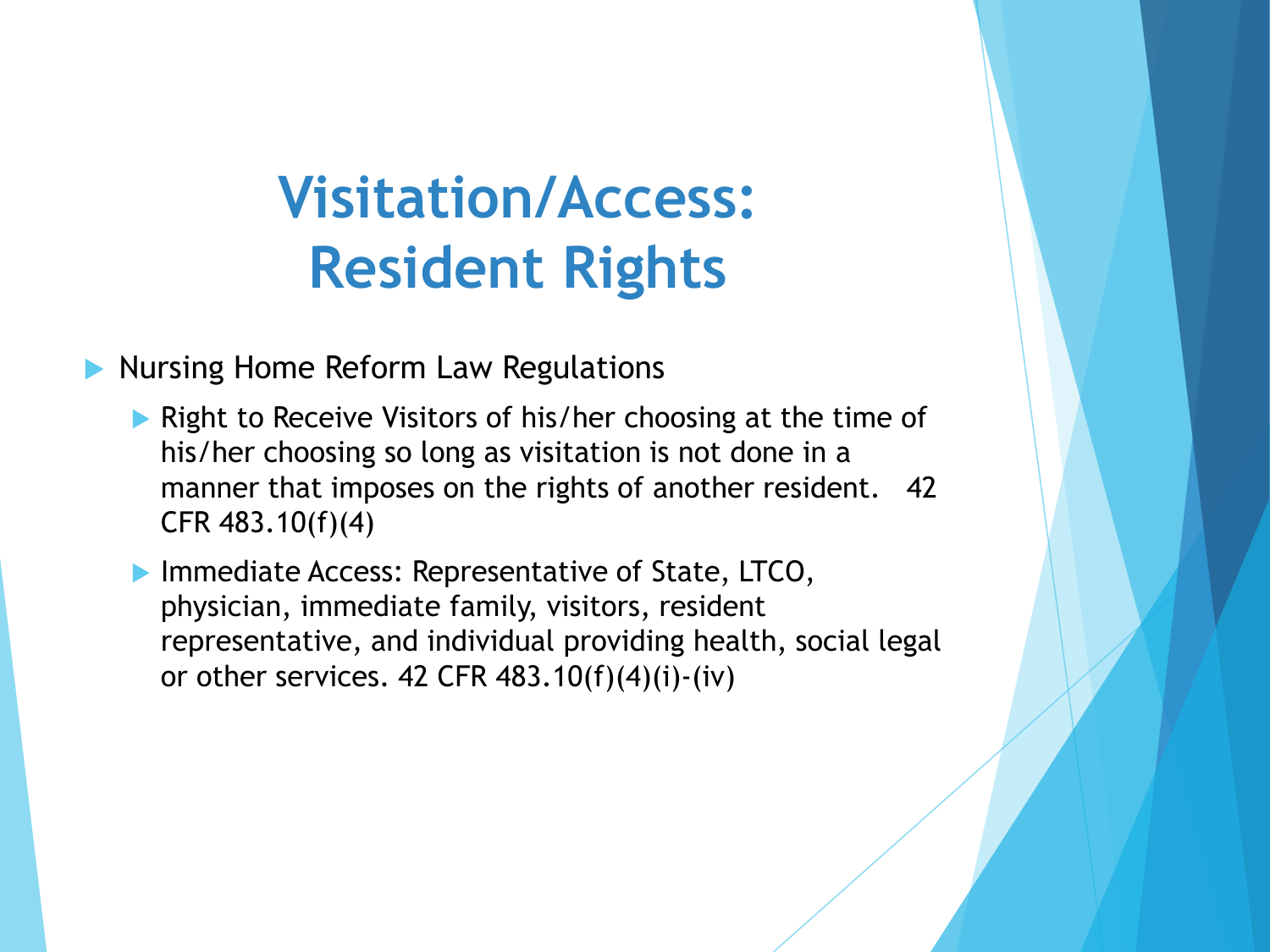### **Involuntary Discharge: Resident Rights**

- Residents have the right to remain in the facility unless transfer or discharge:
	- In Is necessary for the resident's welfare and the resident's needs cannot met in the facility;
	- $\triangleright$  The resident no longer needs the services provided in the facility;
	- ▶ Safety of individuals in the facility is endangered due to the clinical or behavioral status of the resident;
	- The health of individuals in the facility would otherwise be endangered;
	- **Failure to pay; or**
	- $\blacktriangleright$  Facility closure. 42 CFR 483.15(c)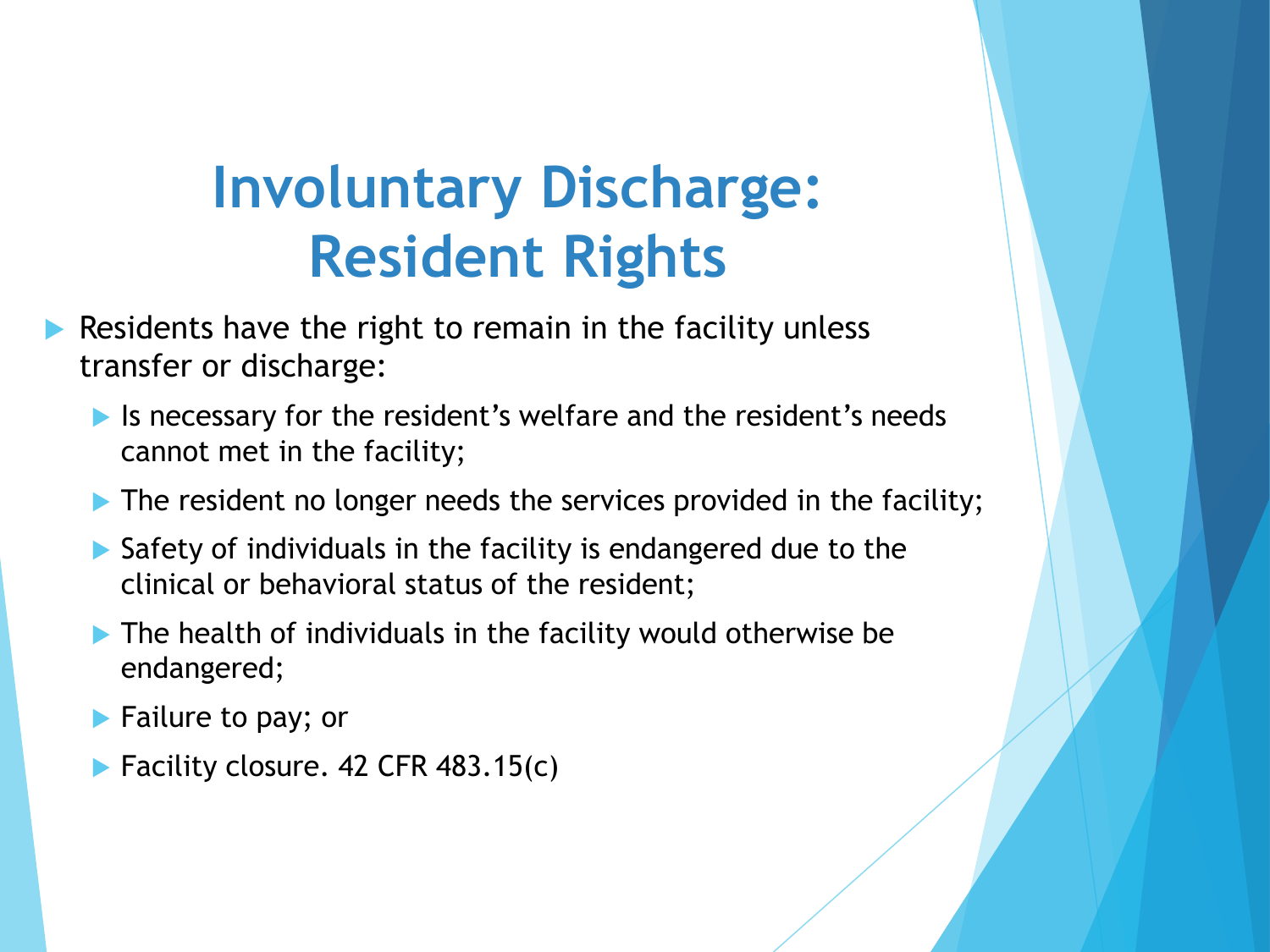## **Involuntary Discharge: Resident Rights (cont.)**

- Must receive written notice, in a language and manner that the Resident or Resident's representative can understand, 30 days before eviction
	- $\blacktriangleright$  Reason for the transfer or discharge
	- $\blacktriangleright$  Effective date of discharge
	- Location to which the resident will be transferred or discharged
	- $\blacktriangleright$  Right to appeal
	- ▶ Name, address, and phone number of LTCO Office
- May remain in facility while appeal is pending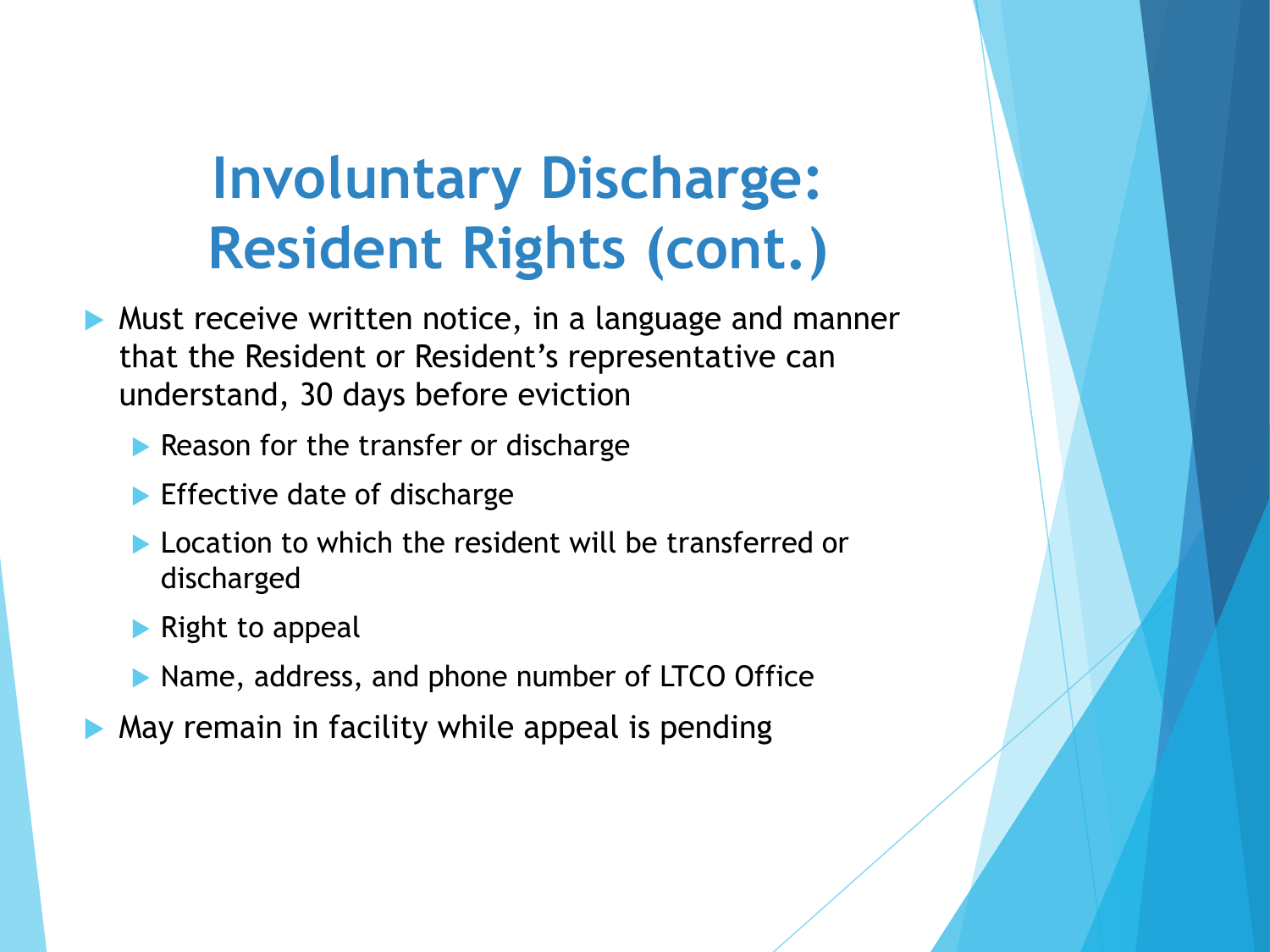#### **Involuntary Discharge Portal for SNF's**

▶ Welcome to The Connecticut Long Term Care Involuntary Discharge Web Portal. On this site you will be able to upload and submit all of your routine monthly discharge notifications as well as your involuntary 30-day discharge notifications. To get started click "Nursing Facility" on the top menu to create and access your nursing facility. To Access the User Manual Please click [here](https://portal.ct.gov/-/media/LTCOP/PDF/WEBPORTAL/LTCOP-INV-Transfer-Website-Help-Manual-For-Facility-Staff-V1-11-2-21.pdf).

 Link to Current User Manual: https://portal.ct.gov/- [/media/LTCOP/PDF/WEBPORTAL/LTCOP-INV-Transfer-Website-](https://portal.ct.gov/-/media/LTCOP/PDF/WEBPORTAL/LTCOP-INV-Transfer-Website-Help-Manual-For-Facility-Staff-V1-11-2-21.pdf)Help-Manual-For-Facility-Staff-V1-11-2-21.pdf